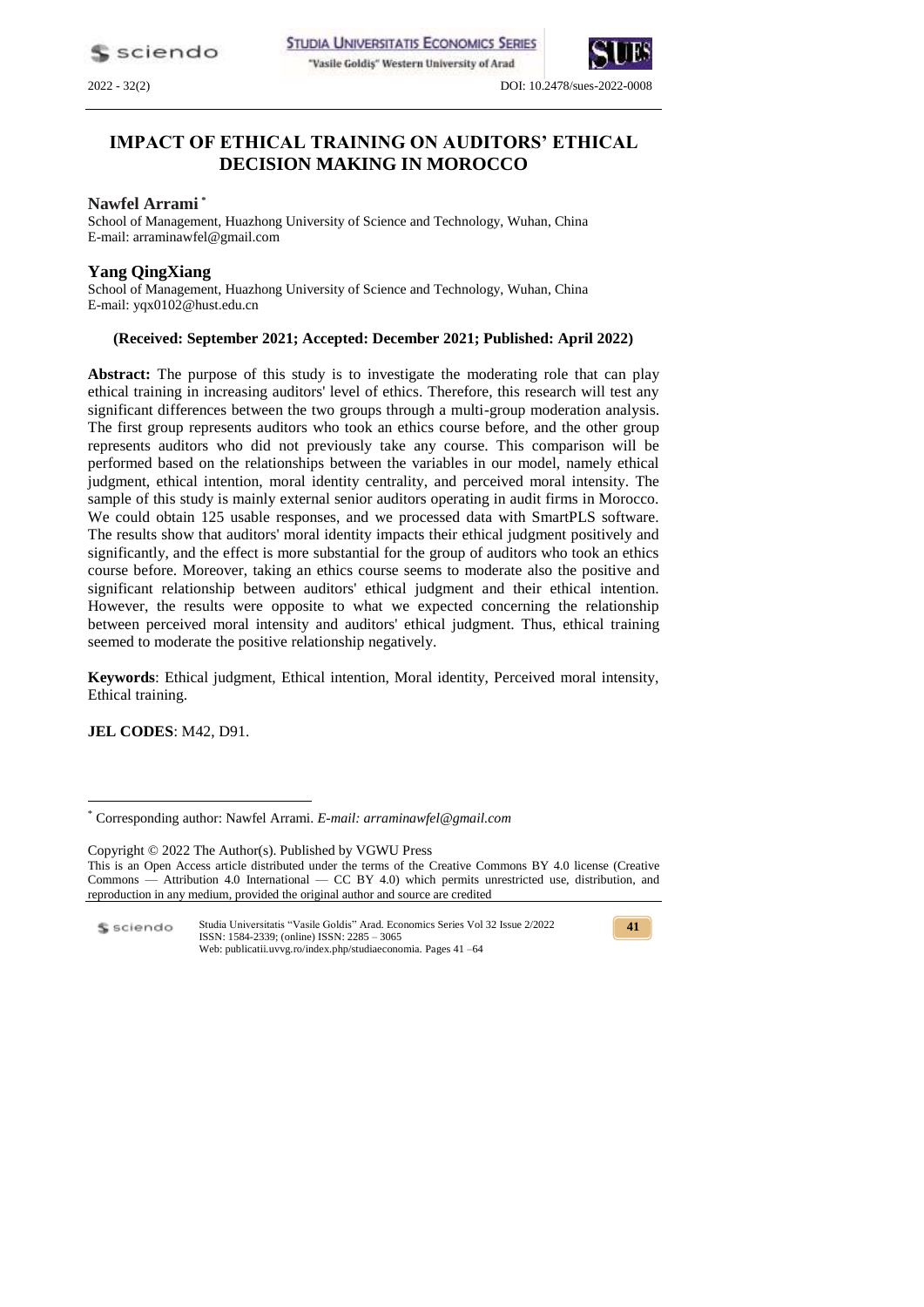



**Arrami, N., QingXiang, Y. (2022)**  *Impact of ethical training on auditors' ethical decision making in Morocco*

# **1. Introduction**

The world has seen a significant increase in financial scandals over the past few years. For instance, Olympus with 1.3 billion euros of hidden losses. Or the case of Tesco with an overstated profit of 335 million euros. Not to mention the inflated profit of 1.6 billion euros for Toshiba. These have raised many suspicions regarding the audit firms in charge of certifying the accounts of these companies. It's all started in 2001 with the Enron affair, which marked the transition from the Big Five to the Big Four, with Enron dragging down the auditing firm Arthur Andersen, accused of "Cooking the Books" regarding Enron's fraudulent accounting.

In Morocco, the scandals have not been as resounding as those in Western countries, probably due to an economic fabric still not yet very developed. But the fact remains that the affairs such as CIH bank, BNDE (national bank for economic development), and CNSS (National Social Security Fund) have caused enormous upheaval. These have raised many concerns about Moroccan auditors' effectiveness in ensuring audit quality and putting their independence and ethical competencies in the front of the debate.

However, as members of a regulated profession, auditors must behave under their work's code of ethics. This code represents an essential reference for auditors who must formulate a sincere opinion on the fairness of the company's accounts. Nevertheless, its impact depends on the auditor's level of ethical reasoning (Herron and Gilbertson 2004).

Even though numerous references are available to deal with ethical dilemmas, Fortin and Martel (1997) point out that auditors are often left with their morals to handle situations of conflict of interest. The code of ethics does not always enable them to resolve all kinds of dilemmas. Sometimes auditors may find themselves in cases where they will make their judgments based on their moral values. Sometimes, these values can be driven by a self-interest vision rather than a deontological one, leading to decisions in conflict with professional rules and standards. Similarly, Prat dit Hauret (2007) experimented with a sample of auditors who decided not to divulge unethical acts and found out that they do not seem to apply professional rules and standards strictly but rather assess situations based on their conditions.

From this perspective, The Association to Advance Collegiate Schools of Business (AACSB) emphasized in its Report of the Ethics Education Task Force, 2004, the importance of including ethics into business schools' education programs. It encourages developing creative methodologies to motivate students to deepen their understanding and learn about the importance of ethics in business. This initiative aims to develop students' perception of themselves as moral actors and, therefore, strengthen their ethical decision-making (EDM) in a business context. In the same

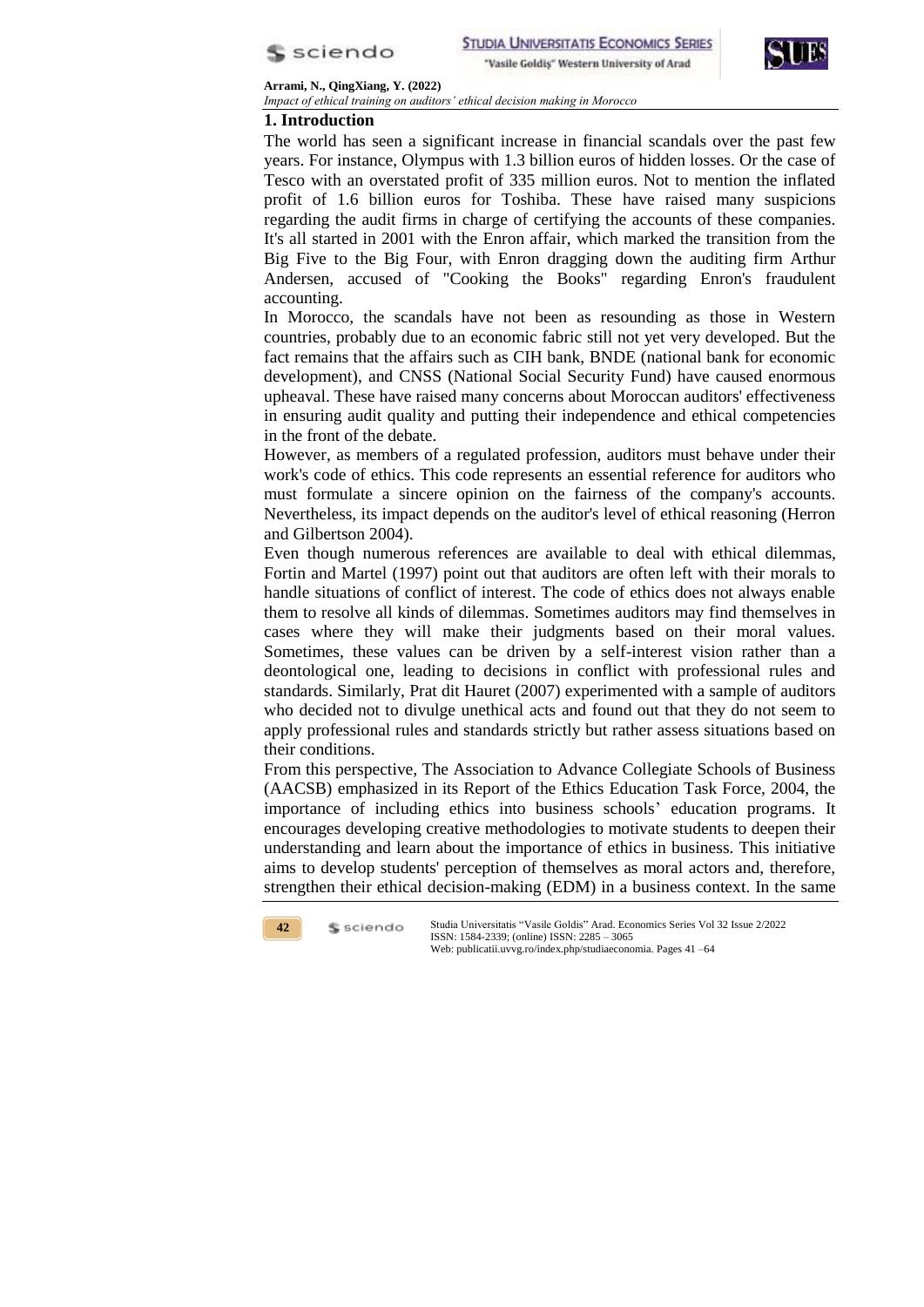



*Impact of ethical training on auditors' ethical decision making in Morocco*

way, The IFAC (International Federation of Accountants) reminds us in IES4 Professional values, ethics and attitudes of October 2019: "*IFAC member bodies shall provide, through professional accounting education programs, a framework of professional values, ethics, and attitudes for aspiring professional accountants to (a) apply professional scepticism and exercise professional judgment and (b) act in an ethical manner that is in the public interest."* IFAC statement can be interpreted as an urgent call to ensure the continuity of ethical learning and development to professional accountants due to their permanent exposure to new ethical threats. In Morocco, however, the place of ethics in auditors' and business students' training remains insufficient (Moutahaddib, 2017). Analysis of its effectiveness could only encourage training institutions to integrate and give more importance to ethics training into their programs.

Moral identity centrality (MIC) represents the importance of morality to a person's self-definition (Hardy & Carlo 2011). Nawfel et al. 2021 showed in their work that Moroccan auditors with higher levels of MIC were more ethical in making their judgments. Based on their finding, they called future research in this area to invest the potential impact of ethical training in straightening auditors' moral identity since it appeared relevant to their ethical decision-making.

On the other hand, Lehnert et al. 2015 assert in their review that more research is needed to further our comprehension of the moderating effect that can have employee ethics training on their decision-making.

In response to their call, we propose in this research that ethics training will moderate positively the impact of auditors' MIC on their EDM based on the Rest (1986) model. We are also interested in the effect that can have an ethics course as a moderator on the relationship between perceived moral intensity (PMI) of the ethical dilemma and auditors' EDM, given the influence that can have moral intensity on each stage of the EDM process (Jones 1991). This study is particularly interested in the ethical judgment (ETJ) and ethical intention (ETI) stages of the EDM model proposed by Rest (1986). ETJ consists of evaluating several alternatives regarding a moral dilemma and judging the best option from an ethical point of view. On the other hand, ETI represents the individual engagement to act ethically following his ETJ by prioritizing moral values over personal interest.

This research is motivated by the lack of results regarding ethical training and its impact on auditor's decision-making. We aim through this study to contribute to the academic and professional literature by providing some answers as to the possibility of developing or reinforcing an auditor's moral identity and reasoning through training, to provide empirical evidence about the importance of including ethics training to professionals and students in Morocco. For this purpose, we experimented on auditors from different audit firms in Morocco, some had taken an ethics course, and others never had. After that, we exposed them to ethical

Studia Universitatis "Vasile Goldis" Arad. Economics Series Vol 32 Issue 2/2022 S sciendo ISSN: 1584-2339; (online) ISSN: 2285 – 3065 Web: publicatii.uvvg.ro/index.php/studiaeconomia. Pages 41 –64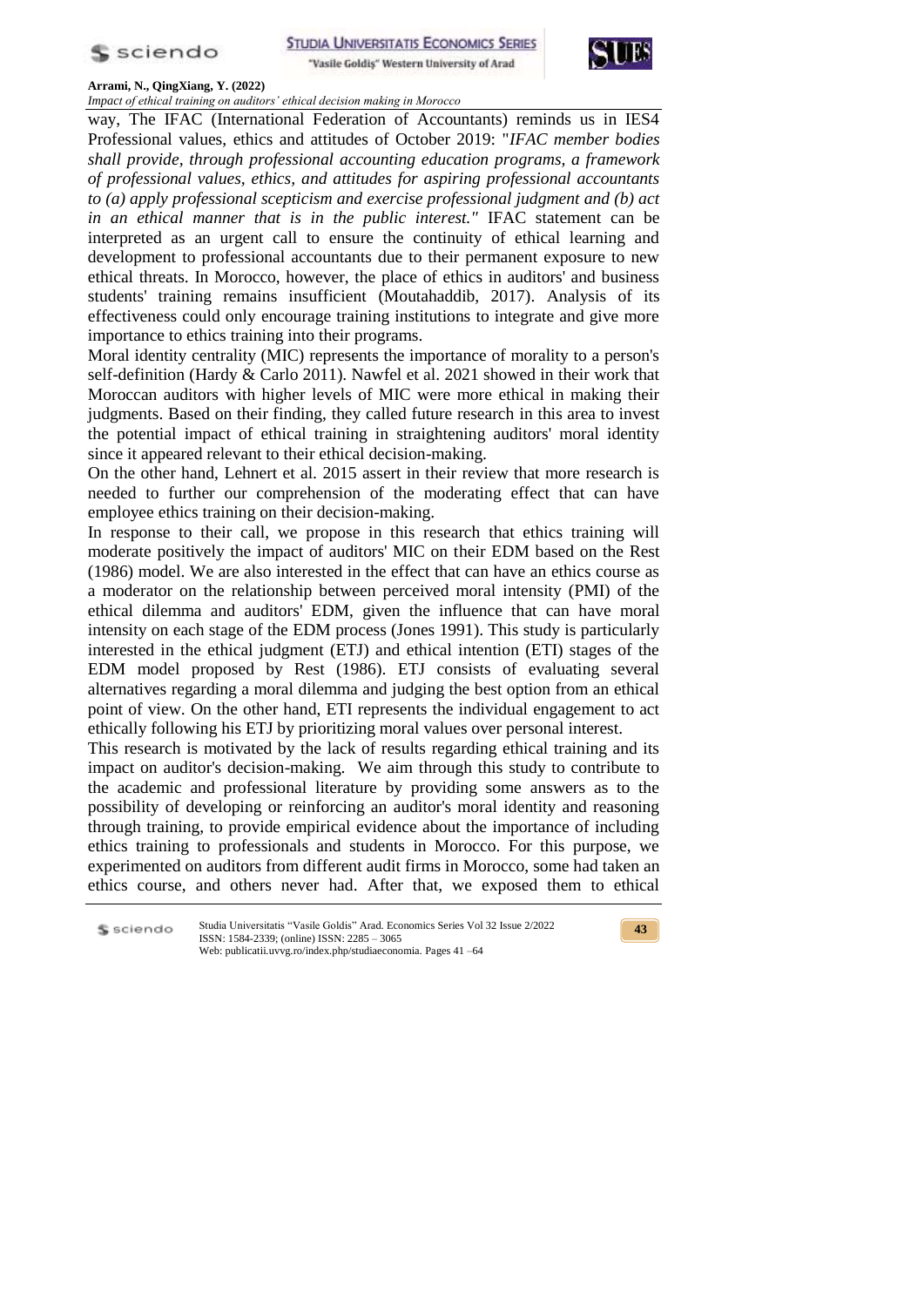



*Impact of ethical training on auditors' ethical decision making in Morocco*

dilemmas that auditors' may encounter in their daily life. We used a questionnaire to assess their ETJ, ETI, MIC, and PMI. We conducted a multi-group analysis through "Smart PLS" software to see any significant differences between the two groups.

## **2. Theoretical background and hypotheses development**

# **2.1. Ethical decision-making process: Rest model (1986) and Jones model (1991)**

Rest (1986) developed a model of the EDM process used widely in the audit context. Rest (1986) defines morality as a social value related to how human beings cooperate and coordinate their activities to enhance welfare and judge personal interest conflicts.

According to Rest (1986), moral reasoning has four components. First, the individual must be aware that the situation involves an ethical problem. If the individual is not conscious of the existence of a problem, they will not carry out the following cognitive steps. This step is, therefore, fundamental. Accordingly, the individual must identify the different possible actions, the people concerned, and the potential impact on their well-being in the situation. This step is called "Ethical Awareness".In the second step, he judges the action to take by indicating the moral attitude that a person should have done in the same situation. The individual makes this judgment according to his level of moral development (Kohlberg 1969). This step is called "Ethical judgment". Third, after making a judgment regarding the situation, he must act morally by prioritizing moral values over other personal matters. This step is called "Ethical intention". Finally, perseverance, ego strength, and moral courage must enable him to overcome obstacles and behave ethically, in line with his intention. This step is called "Ethical action". Rest considers that the four stages of his model are successive. These four elements represent the foundation of most of the models of EDM.

Jone's model (1991) is one of the most widely used models, particularly in the audit field. This model is formed mainly on Rest's model (1986), whence it takes the four stages of ethical reasoning cited above. However, Jones adds a critical element to Rest's model regarding the characteristics of the moral problem. For him, the problem is treated differently depending on its intensity. Jones was thus interested in the characteristics of the ethical dilemma.

Jones defines moral intensity based on six dimensions: magnitude of consequence (seriousness of the consequences related to the decision made), social consensus (degree of social approval as to whether the decision is good or bad), probability of harm (the likelihood that the individual will make the decision and that it will produce the predicted effect), the time horizon of the consequences (the length of time until the consequences of the decision occur), the proximity of the effects (a

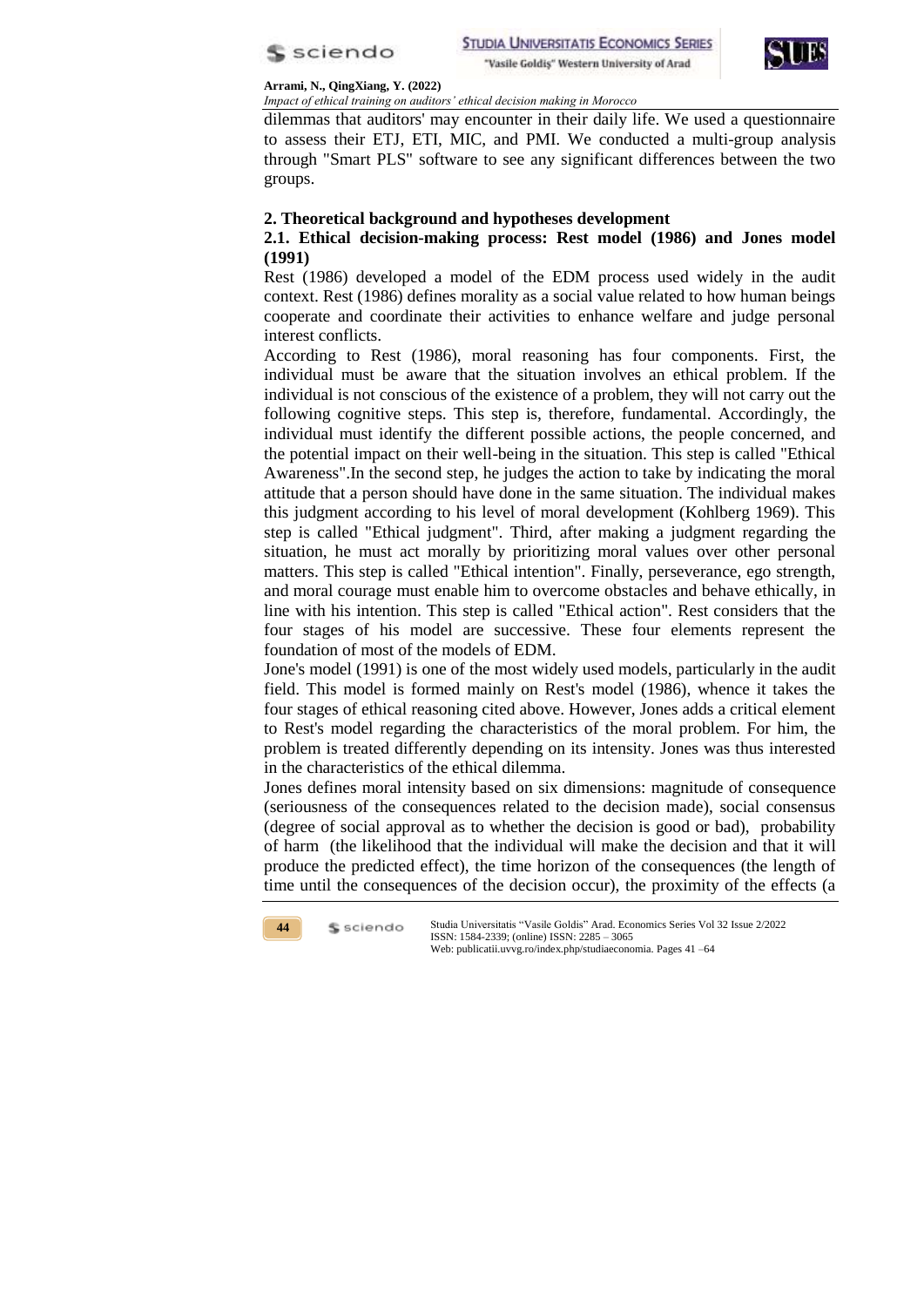

"Vasile Goldis" Western University of Arad



#### **Arrami, N., QingXiang, Y. (2022)**

*Impact of ethical training on auditors' ethical decision making in Morocco*

sense of social, cultural, psychological, or physical proximity to those impacted by the decision), and the concentration of the effects (number of people affected by a decision). Jones considers moral intensity to impact each stage of the EDM process. The literature has widely shown the positive impact of moral intensity on individuals' EDM in different research fields. In their review, Lehnert et al. (2015) indicate that most work done in the work context shows that moral intensity significantly influences all model stages. In the case of Libyan accountant, Musbah et al. 2016 also found a significant positive relationship between moral intensity and all the steps of EDM. In the case of auditors, studies have also confirmed this relationship (Pierce et Sweeney 2010; Johari et al. 2017).

In the context of auditors in Morocco, Nawfel et al. 2021 find that PMI impacts auditors' ETJ positively. Based on Jones (1991) and previous studies' results, we assume that the more auditors perceive a problem as carrying a high moral intensity, the more they will tend to make ETJ and ETI.

**Hypothesis 1:** There is a significant positive relationship between auditors' perception of a situation as morally intense and their EDM. Auditors with higher levels of PMI will tend to make more ETJ (a) and ETI (b).

In addition, whether a relationship exists between ETJ and ETI is also of interest. Jones (1991) suggests in his model that the ETJ stage is a direct precursor of ETI. Numerous studies support Jone's theory concerning the relationship between ETJ and ETI. In the case of auditors, Sweeney et al. (2010) and Johari et al. (2017) showed that auditors with higher levels of ETJ tend to make more ETI. Based on Jones's assumption and previous studies' results, we propose that auditors' ETJ positively impacts their ETI.

**Hypothesis 2:** There is a significant positive relationship between auditors' ETJ and their ETI. Auditors with higher levels of ETJ will tend to make more ETI.

## **2.2. Moral identity centrality**

Erikson's (1964) work on identity and Blasi's (1983, 1984, 1995, 2005) work on the moral self have significantly impacted the research on moral identity. Erikson (1964) defines identity as a self-definition, how an individual defines themself as a person.

According to Erikson, identity generates a person's need to be genuine and act per that identity. Blasi (1983, 1984) explains how the tendency for individuals to undertake moral actions (behavior) is directly associated with their perception of their own identity. He argues, however, that the determination of right or wrong ethical conduct depends on the degree to which a person integrates values and certain moral principles into both his personality and thus the emergence of moral identity (Blasi, 1984).

S sciendo

Studia Universitatis "Vasile Goldis" Arad. Economics Series Vol 32 Issue 2/2022 ISSN: 1584-2339; (online) ISSN: 2285 – 3065 Web: publicatii.uvvg.ro/index.php/studiaeconomia. Pages 41 –64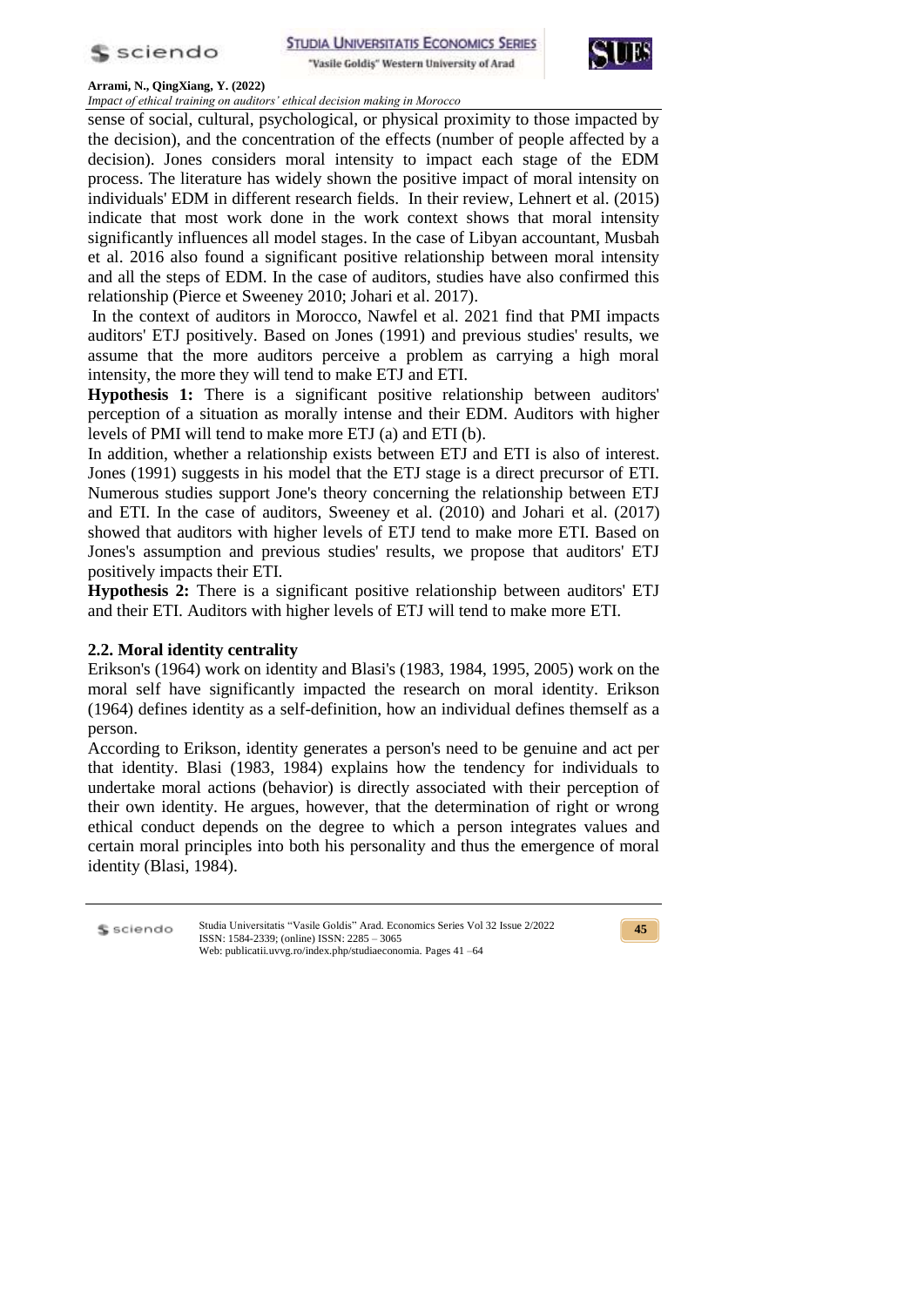



*Impact of ethical training on auditors' ethical decision making in Morocco*

Building on the work of these authors (Erikson, 1964; Blasi, 1983, 1984, 1995), researchers such as Aquino and Reed (2002) and Erikson (1964) conceive of moral identity as a mechanism for regulating individual behavior, which also motivates moral action. Moral identity thus refers to how the principles and mechanisms of identity are articulated around moral actions or aspects, specifying how the individual must act morally by himself (Bergman, 2004). However, there are several definitions of moral identity due to the complexity of the concept (Aquino et al., 2009). Moreover, the dominant trend in the scientific literature is to approach it primarily through schemas (Aquino et al., 2009; Monin & Jordan, 2009). Thus, moral identity is associated with cognitive schemas within the individual (Aquino et al., 2009).

Aquino and colleagues (2009) see these schemas as perceptual or abstract mental representations that allow individuals to structure and interpret their perceptions of a specific behavior. For example, individuals use mental constructs to express their perception and meaning of a moral act and their perception of themselves as a moral person (Stets & Carter, 2006). Aquino and Reed (2002) stated that moral identity is essentially about these schemas: a mental image allowing a person to describe the meaning of being a righteous person.

Following Aquino and Reed (2002), we consider that individual moral identity defines how a moral person matters to an individual's identity (Aquino & Reed, 2002). This construct is validated through traits (honest, just, forgiving, friendly, generous, charitable). These treats characterize the moral sense of self (moral identity) and allow individuals to self-define themselves concerning morality and construct their social identities (Aquino & Reed, 2002). Thus, Aquino and Reed's (2002) conception will guide how we consider the concept of moral identity in this work.

Aquino and al. 2009 proved that MIC drives moral functioning and to have a significant impact on altruistic behaviors. It is also associated with EDM. (Aquino & Reed, 2002; Shao, Aquino, & Freeman, 2008). Nawfel et al. 2021 was the only study interested in auditors' MIC in the case of auditors. They found MIC to have a significant impact on auditor's ETJ in a situation of over-reliance on client work, representing an audit quality threatening behavior. We also expect auditors with high levels of MIC to make more ETJ. We have the same expectation regarding ETI based on the Hannah et al. 2011 model, which claims the motivational role of moral identity on the individual ETI stage. We can make, therefore, the following assumptions:

**Hypothesis 3:** There is a significant positive relationship between auditors' levels of MIC and their EDM. Auditors with higher levels of MIC will tend to make more ETJ (a) and ETI (b).



\$ sciendo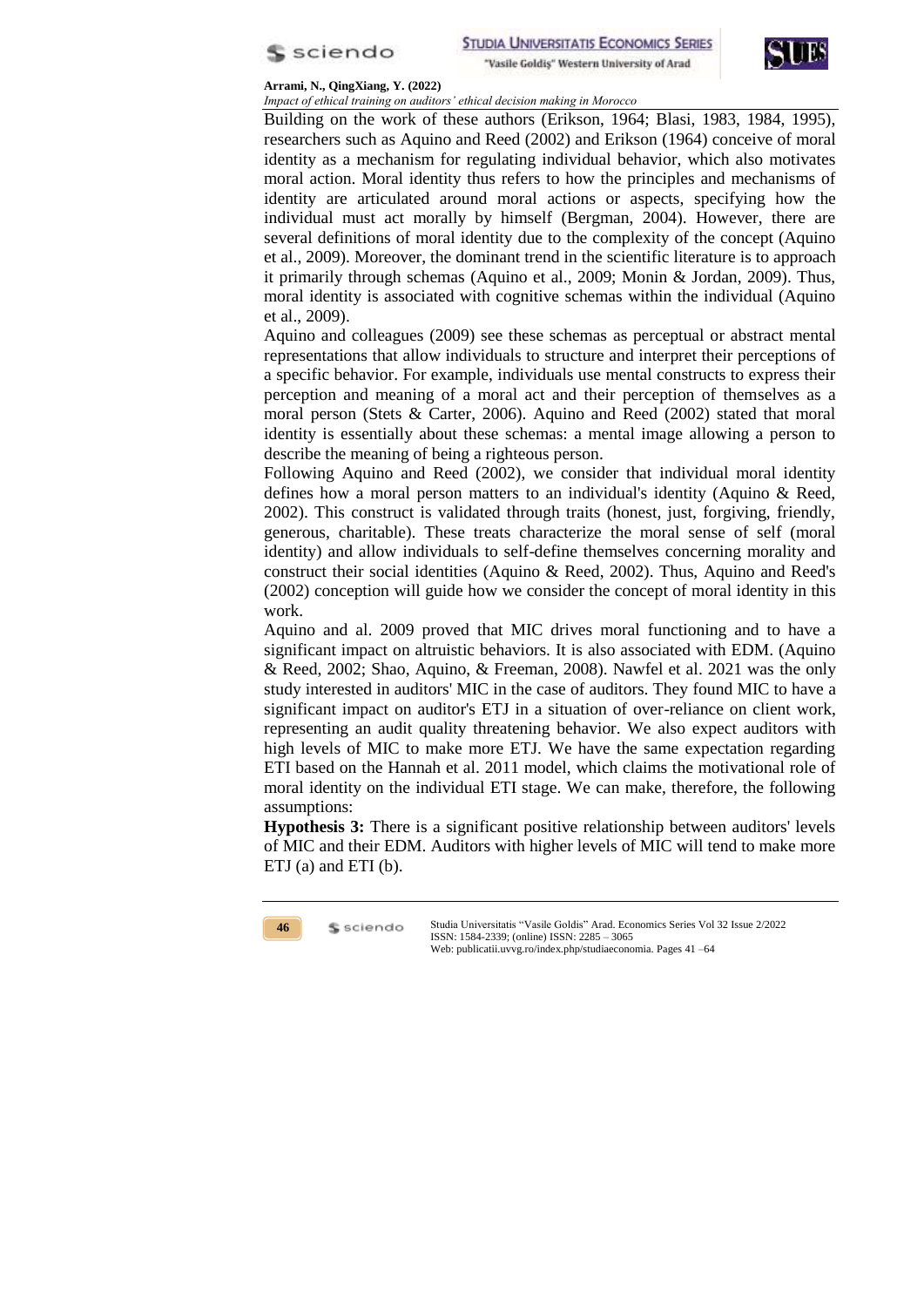

"Vasile Goldis" Western University of Arad



**Arrami, N., QingXiang, Y. (2022)**  *Impact of ethical training on auditors' ethical decision making in Morocco*

# **2.3. The effect of ethics training on auditor's level of ethics**

According to Chaffey et al. (2011), auditors from New Zealand consider that ethics should be part of their training. In particular, they advocate confronting students with ethical dilemmas to become aware that what is expected of them is to acquire an excellent technical level and take on professional and ethical responsibilities. Uyar and Gungormus (2011) find that, for Turkish auditors, ethics is included along with teamwork and honesty as competencies or skills that a student aspiring to be an auditor should have.

Fisher et al. (2007) analyze the discrepancy between the increasing share of ethics in continuing education and the decreasing share in university education in the United States, lamenting that continuing education mainly focused on rules of conduct. It is not based on any theoretical ethical foundation. They conclude that the increasing share of continuing education is related to the urgency of responding to the scandals of the last few years. In contrast, there is no such vital requirement for business schools. The authors advocate the drafting of a white paper between teachers and professionals to define together the content of an academic ethics course that would comply with the expectations of companies.

In this context, we want to show the influence of ethics training and education on Moroccan auditors' level of ethics to encourage Moroccan-related institutions to give more attention to the importance of ethics training to professionals and students in the audit field. In particular, we want to analyze whether taking an ethics course or not previously by auditors moderates the relationships in our model presented in our hypothesis above.

Shao and colleagues (2008) argue that in the organizational context, the implication of organizations in employees' ethical education or training has a significant influence on moral identity. Thus, the willingness and manner in which an organization provides moral education or ethics training help to develop employees' moral identity and influence their ethical behaviors. Moreover, ethics training affects the development and transmission of an organization's values to its members. It fosters their adherence to the organizational culture and social norms and the respect for moral values and codes of conduct (Shao  $\&$  al., 2008), meaning that ethical training determines moral identity.

Shawver and Miller (2017) analyze the effect of an ethics course on the PMI of ethical dilemmas of 110 business students at two American universities. Their experiment makes use of an ethics course embedded in an accounting course. The ethics course covers the following topics: the three central ethical systems (deontological, consequentialist, virtue ethics), the AICPA code of conduct and professional standards, the Sarbanes-Oxley Act, two models of ethical decision making and their implementation, analysis of the Arthur Andersen, WorldCom and Enron cases. The ethical dilemmas presented are related to accounting issues,

Studia Universitatis "Vasile Goldis" Arad. Economics Series Vol 32 Issue 2/2022 S sciendo ISSN: 1584-2339; (online) ISSN: 2285 – 3065 Web: publicatii.uvvg.ro/index.php/studiaeconomia. Pages 41 –64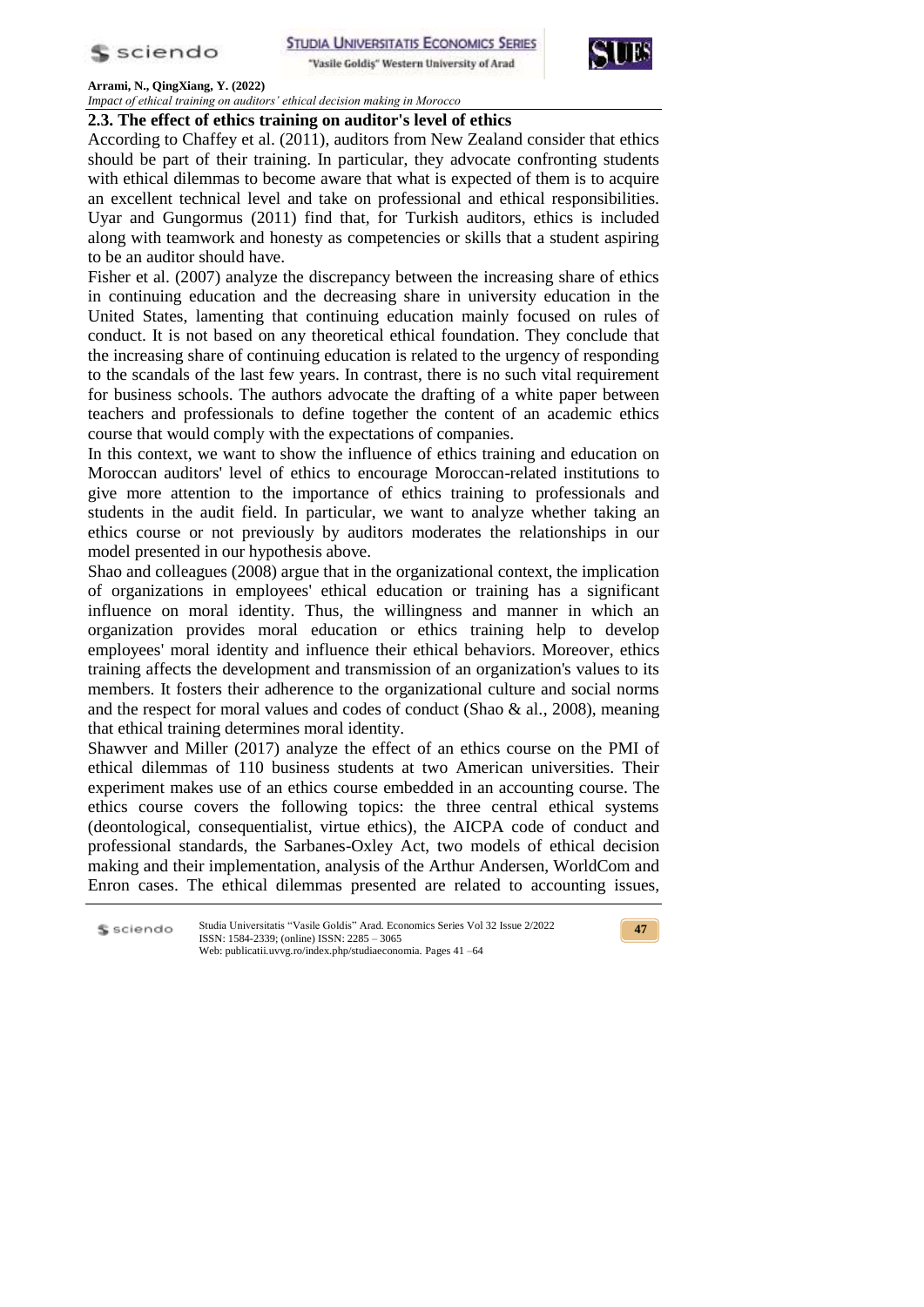



*Impact of ethical training on auditors' ethical decision making in Morocco*

including strict application or transgression of accounting rules. The analysis of variance (ANOVA) shows that ethical awareness, judgment, and intention increase after the course. This increase is correlated even more with the rise in PMI. Linear regression models confirm the influence of moral intensity on ethical awareness, ETJ, and ETI and that this influence increases after the ethics course. They conclude that the ethics course allows students to understand better the moral intensity of the problem, which leads to higher ETJ and ETI.

In line with Shawver and Miller (2017) and Shao (2008), we posit that taking an ethics course will moderate the relationship between antecedent variables such as PMI and MIC and auditors' EDM process. Since this study focuses mainly on the ETJ and ETI stages of Rest's model, we can make the following assumptions:

**Hypothesis 4**: Ethical training moderates the impacts of auditors' MIC on their ETJ(a) and ETI(b). The relationships are stronger for auditors who took an ethics course before compared to those who didn't take any.

**Hypothesis 5:** Ethical training moderates the impacts of auditors' PMI on their ETJ(a) and ETI(b). The relationships are stronger for auditors who took an ethics course before compared to those who didn't take any.

**Hypothesis 6**: Ethical training moderates the impacts of auditors' ETJ on their ETI. The relationships are stronger for auditors who took an ethics course before compared to those who didn't take any.

# **3. Methodology and Data**

## **3.1. The sample**

The sample of this study is composed of junior and senior auditors working in the major audit firms in Morocco. For instance, the Anglo-Saxon (Big 4): "Deloitte Touche Tohmatsu, EY (Ernst & Young), KPMG, PwC (PricewaterhouseCoopers), Mazar," and some of Moroccan's local audit firms.

## **3.2. The method and the instrument of data collection**

The data of this study consists of primary data that we collected online through questionnaires. We could exploit the LinkedIn database thanks to ProspectIn. This LinkedIn automated prospecting software enabled us to extract our sample of auditors in Morocco randomly and send them an invitation to participate in our research by filling in our online questionnaire.

Business ethics studies usually use scenarios followed by questionnaires as measurement tools for data collection (Weber, 1992). The value of this approach is to help researchers integrate complex concepts that reflect the decision-making process of individuals, such as in reality. In this regard, we decided to use the scenario developed by Sweeney et al. (2007) in this study. It consists of biasing

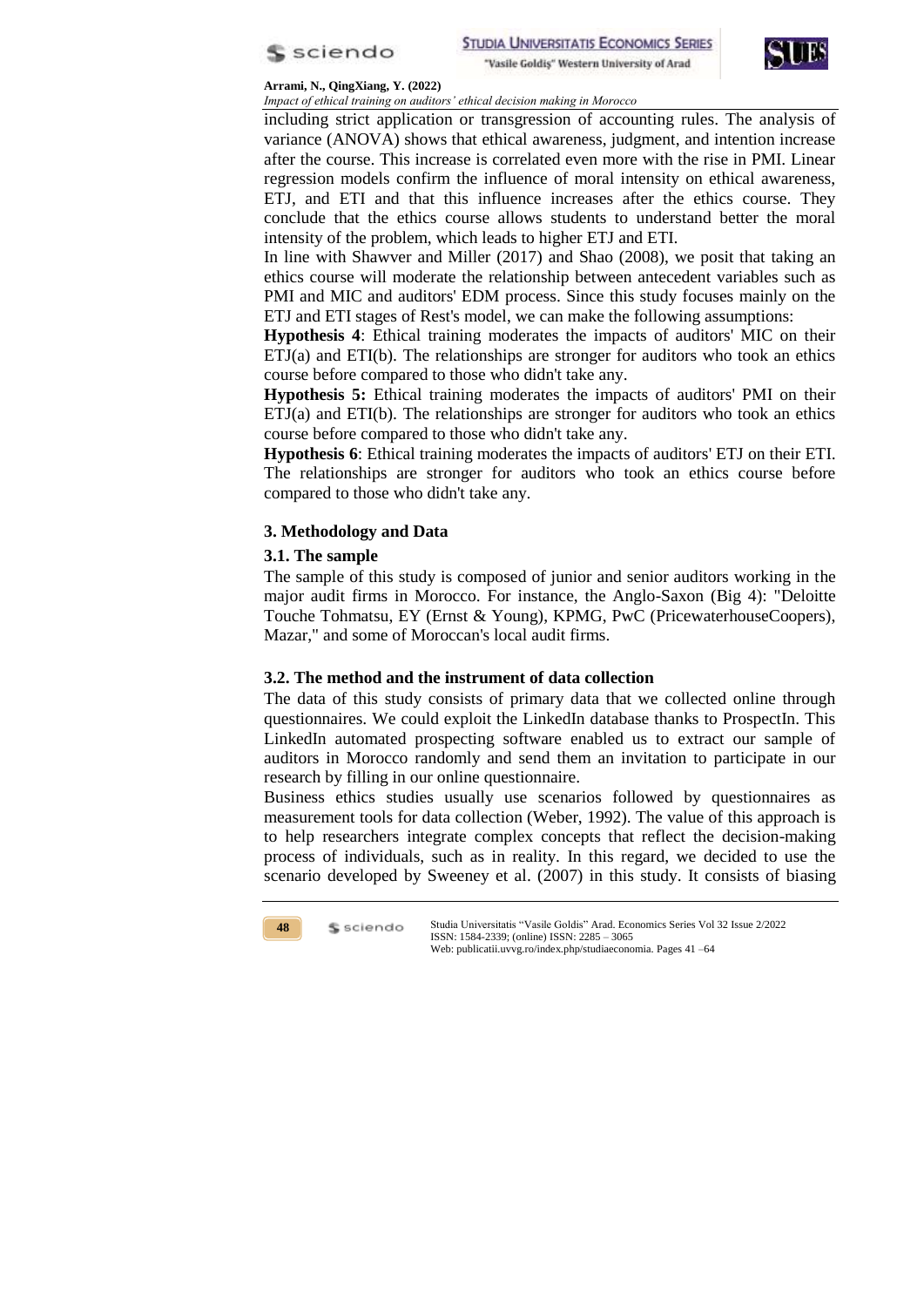

"Vasile Goldis" Western University of Arad



**Arrami, N., QingXiang, Y. (2022)** 

*Impact of ethical training on auditors' ethical decision making in Morocco*

sample selection, an audit-quality-threatening behavior that auditors turn to deal with tight time constraints (Coram et al. 2004, Pierce and Sweeney 2004).

We asked participants to read the scenario of an audit situation where an average auditor could take a unique possible action "biasing sample selection". After that, we asked them to fill in the questionnaire regarding the variables of our model. Namely:

Ethical Judgment and Ethical Intention:

We used Pierce and Sweeney's (2010) measures to estimate ETJ and ETI. ETI was measured by two indicators asking respondents to indicate:

- The probability that they would act in the same way as the average auditor in the scenario on a 7-point Likert scale.

-The probability that their peers would act the same way as the average auditor in the scenario on a 7-point Likert scale.

According to Shafer et al. (2001), due to social desirability effects, both direct and indirect questions are needed to provide a more accurate representation of an individual's behavioral intentions than would perform only a direct question.

ETJ was measured by two indicators asking respondents to indicate:

-To what degree they would consider the action taken by the average auditor in the scenario as unethical on a 7-point Likert scale.

- To what degree their peers would consider the action taken by the average auditor in the scenario as unethical on a 7-point Likert scale.

Earlier studies used these two items to estimate ETJ (Sweeney et al. 2010, Sweeney et al. 2013).

*Moral identity centrality*

This study resorts to Aquino and Reed's (2002) internalization subscale to estimate auditors' MIC. This approach consists of nine moral traits used to describe a moral person: "caring, compassionate, fair, friendly, generous, helpful, hardworking, honest, and kind." We asked participants to indicate to what extent they associate with these traits on a 7-point Likert scale. Validation analyses by Aquino & Reed (2002) yield an acceptable Cronbach's alpha for the moral identity internalization subscale ( $\alpha = .77$ )

# *Perceived moral intensity*

The literature on moral intensity shows a lack of consistency in the dimensionality of moral intensity. Some studies found moral intensity uni-dimensional (Valentine and Silver 2001), and others found it multi-dimensional (Singhapakdi et al. 1996, McMahon and Harvey2007). However, this study uses moral intensity as unidimensional because it provides a better model fit than a multi-dimensional construct. Moreover, we decided to exclude two dimensions of moral intensity: proximity of harm and concentration of effect due to the difficulty of accurately measuring both in the audit environment (Shafer et al. 1999, Sweeney et al. 2013).

Studia Universitatis "Vasile Goldis" Arad. Economics Series Vol 32 Issue 2/2022 S sciendo ISSN: 1584-2339; (online) ISSN: 2285 – 3065 Web: publicatii.uvvg.ro/index.php/studiaeconomia. Pages 41 –64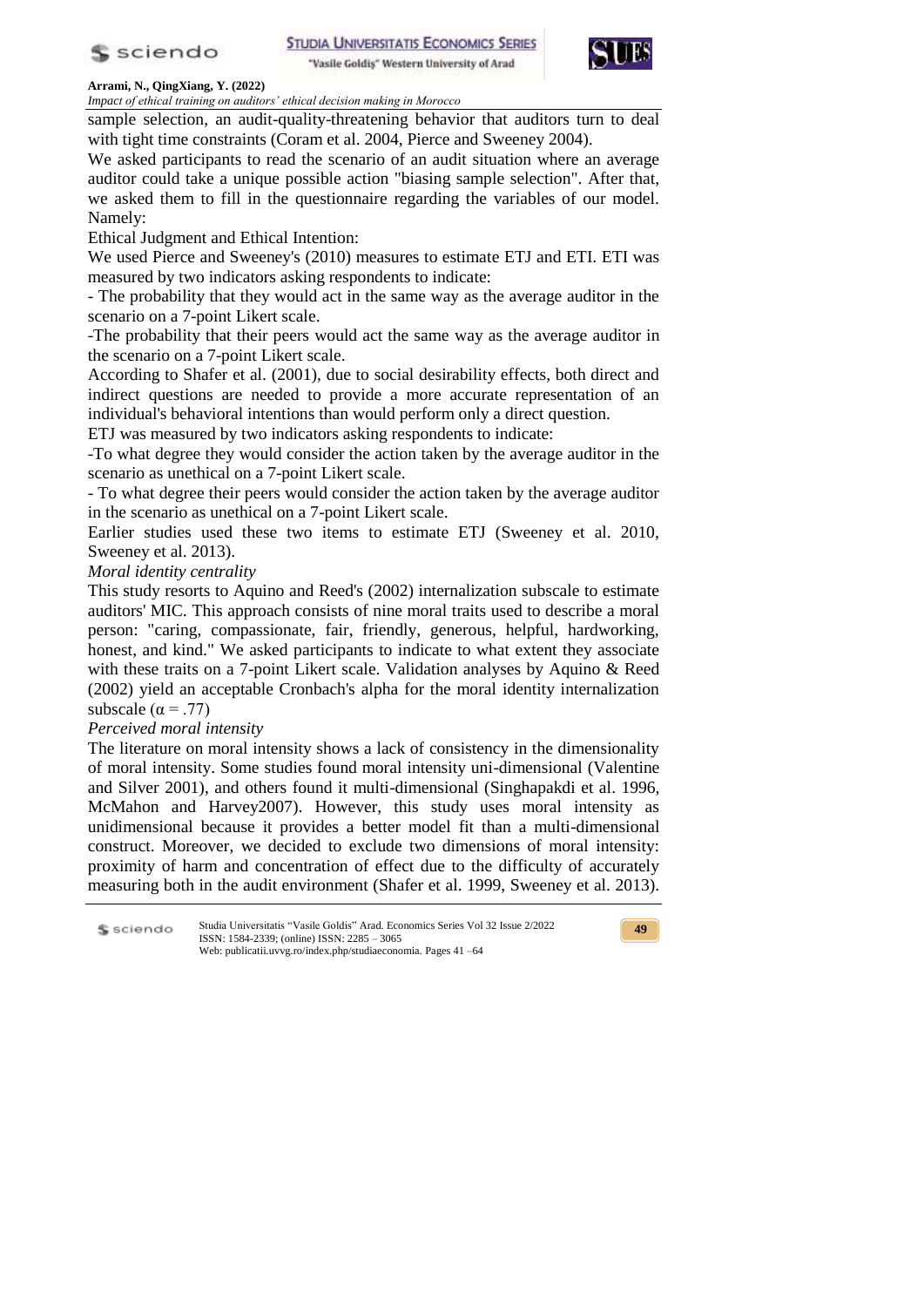



*Impact of ethical training on auditors' ethical decision making in Morocco*

To calculate the magnitude of consequences, we used Singhapakdi et al.'s (1996) item that represents to what extent respondents agree/disagree that the overall harm done due to the action would be minimal.

We used Pierce and Sweeney (2010) two items to measure social consensus. Namely: "Keith's actions would be considered as acceptable (even though not preferred) by the audit profession" and "Keith's actions would be considered as acceptable (even though not preferred) by other auditors at your level in your firm". To measure Temporal immediacy, we used Sweeney's (2010) two items: "Keith's action will not cause any harm in the short term" and "Keith's action will not cause any harm in the long term". Finally, one question taken from Singhapakdi et al. (1996) measured the probability of harm. We asked the respondent to specify their level of agreement or disagreement with each statement on a 7-point Likert scale.

## *Ethics course*

To measure Ethics Course as a binary variable, we asked auditors to answer the following question: "Have you ever taken an educational ethics course before? They can either answer yes or no to the question, which will constitute two separate groups that we will compare to see any significant differences based on their responses.

# **3.3. The methods of data processing**

This study uses the Partial Least Square-Structural Equation Model (PLS-SEM) for data processing through smart PLS 3 software. The reason for choosing this technique is due to the complexity of our model and the latent nature of our variables (Hair et al., 2019). Additionally, PLS does not necessitate extensive samples (Hair et al., 2018). Using PLS-SEM to analyze the data requires exploring the measurement and structural models (Rodriguez-Rad and Ramos Hidalgo, 2018). Measurement model analysis provides evidence about constructs' reliability and validity before analyzing and testing the relationships between those constructs (Roldán and Sánchez-Franco, 2012).

To assess the measurement model using PLS-SEM, one must evaluate Convergent validity and Discriminant validity (Hair et al., 2014). For convergent validity satisfaction, the factor loading value should exceed 0.7, the Average Variance Extracted (AVE) value exceeds 0.5., and the composite reliability should exceed 0.7. (Hair et al., 2017). Finally, the heterotrait-monotrait ratio of correlations (HTMT) is recommended for discriminant validity assessment in the case of PlS sem. We need an HTMT value below 0.90 for satisfactory discriminant validity (Henseler et al., 2015).



\$ sciendo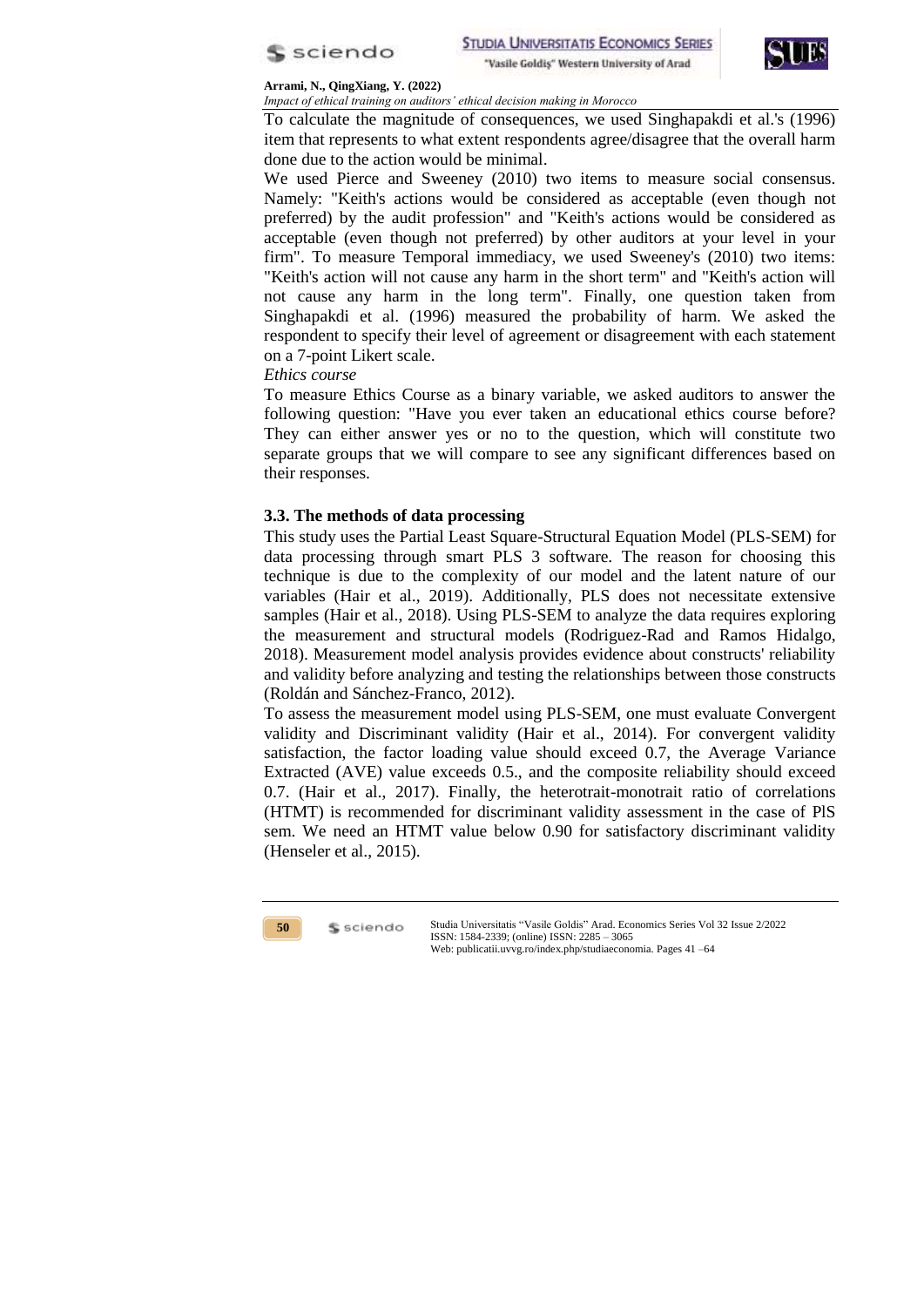



*Impact of ethical training on auditors' ethical decision making in Morocco*

Before the assessment of the structural model, one has to examine the potential problem of collinearity. According to Hair (2011), a variance inflation factor values below 5 indicate an absence of collinearity.

After that, the structural model needs to be estimated. For that, one should examine the overall fit of the estimated model, the path coefficient estimates, their significance  $(5\%)$ , the effect sizes  $(f2)$ , and the coefficient of determination  $(R2)$ , as well as the predictive relevance (Q2). This study uses a two-tailed test for hypothesis testing.

Finally, we performed a multi-group analysis through Pls software to see if there is any moderating impact of an ethics course on auditors' level of ethics. The goal of the multi-group analysis is to find out whether there are any statistically significant differences between two groups of the same sample based on their parameter estimates (Matthews 2018; Sarstedt et al. 2011). In our case, the two subsamples are auditors with an ethics course in their background and auditors without any.

## **4. Empirical Results**

We sent 1500 calls for participation in our research attached with the questionnaire to auditors through LinkedIn. We were able to get back 125 proper answers which constitute a response rate of 8%. But, unfortunately, the response rate wasn't that high, and we can explain that by the time pressure that encounter auditors in their profession which makes them very busy people.

Table 1 presents the respondent's demographic descriptions. As the data indicate, the sample consisted of 125 auditors which 51.2% were males, and 48.8% were females. More than 90% of respondents were between 20 and 30 years old with a master's degree in Busines Administration Finance/accounting /audit field. In addition, more than 50% of auditors reported having experience of more than two years in a Big four accounting firm and have never had any ethics course previously.

| <b>Categories</b><br>Per cent $(\% )$<br><b>Frequency</b> |                                          |     |       |  |
|-----------------------------------------------------------|------------------------------------------|-----|-------|--|
| <b>Gender</b>                                             | Male                                     | 64  | 51.2% |  |
|                                                           | Female                                   | 61  | 48.8% |  |
| AGE                                                       | $20 - 25$                                | 37  | 29.6% |  |
|                                                           | $26 - 30$                                | 79  | 63.2% |  |
|                                                           | $31 - 35$                                |     | 5.6%  |  |
|                                                           | $36$ and $+$                             |     | 1.6%  |  |
| <b>Education Level</b>                                    | Master                                   | 122 | 97,6% |  |
|                                                           | Less than Master                         | 3   | 2.4%  |  |
| <b>Type of Degree</b>                                     | <b>Business Administration</b>           |     |       |  |
|                                                           | - Finance / accounting / audit specialty |     | 90.4% |  |
|                                                           | - BA with another speciality             | 9   | 7.2%  |  |
|                                                           | Other domain besides BA                  | 3   | 2.4%  |  |

**Table 1 Demographics**

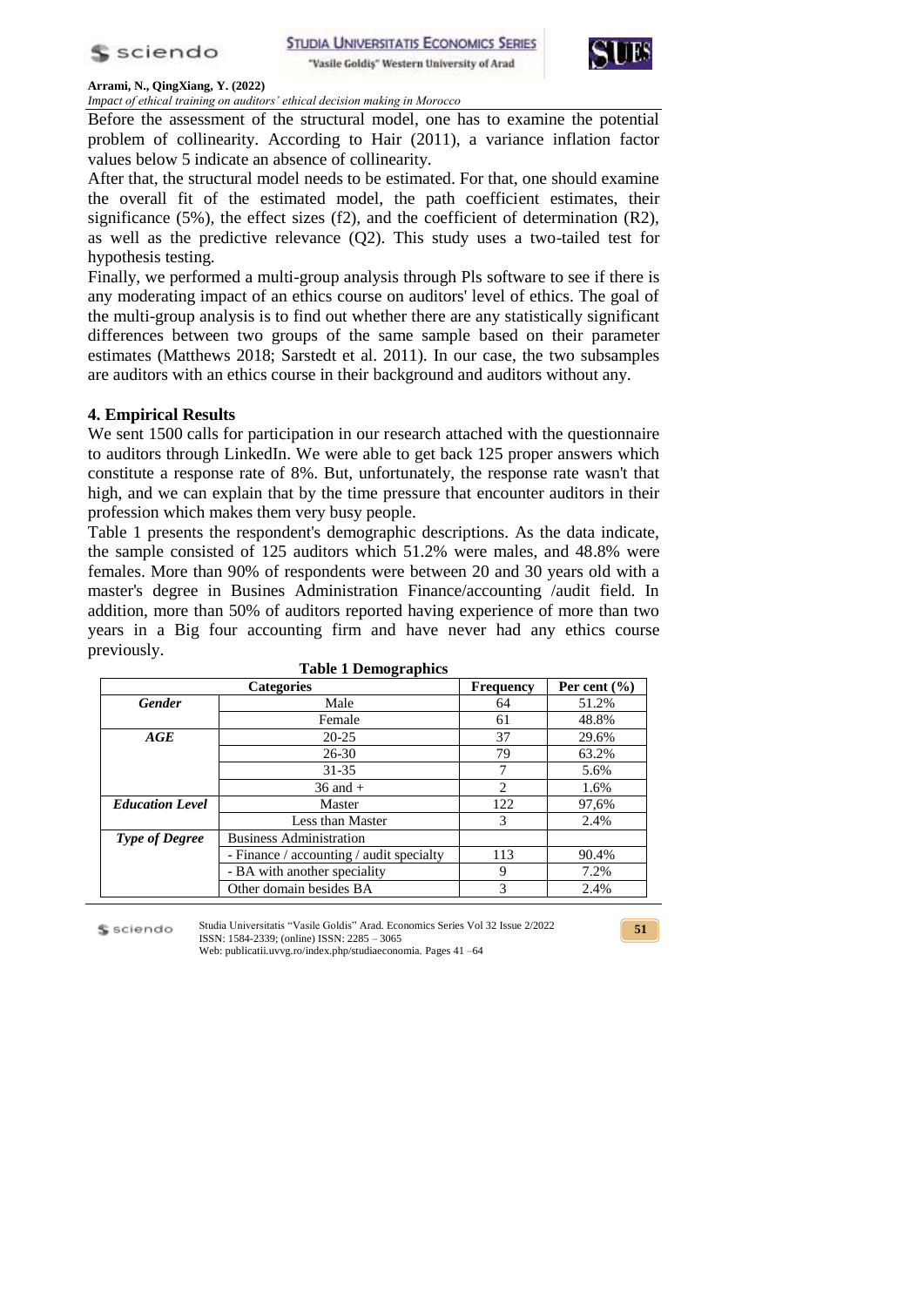

**STUDIA UNIVERSITATIS ECONOMICS SERIES** "Vasile Goldiş" Western University of Arad



### **Arrami, N., QingXiang, Y. (2022)**

| Impact of ethical training on auditors' ethical decision making in Morocco |                              |     |       |  |  |  |  |
|----------------------------------------------------------------------------|------------------------------|-----|-------|--|--|--|--|
| <i>Experience</i>                                                          | Less than one year           | 33  | 26.4% |  |  |  |  |
|                                                                            | Between 1 and 2 years        | 25  | 20%   |  |  |  |  |
|                                                                            | More than two years          | 67  | 53.6% |  |  |  |  |
| Firm Size                                                                  | Big <sub>4</sub>             | 76  | 60.8% |  |  |  |  |
|                                                                            | No Big 4 of local origin     |     | 12.8% |  |  |  |  |
|                                                                            | No Big 4 of non-local origin |     | 13.6% |  |  |  |  |
|                                                                            | Other                        | 16  | 12.8% |  |  |  |  |
| <b>Ethics Training</b>                                                     | Yes                          | 51  | 40.8% |  |  |  |  |
|                                                                            | No                           | 74  | 59.2% |  |  |  |  |
|                                                                            | <b>Total</b>                 | 125 | 100 % |  |  |  |  |

Source: author's computation based on SMART PLS 3 software.

### **4.1. Measurement model results**

Table 2 shows that factors loading of all our indicators are adequate because all standardized loadings are superior to 0.7. Second, construct reliability is satisfactory since all our constructs composite reliabilities (C.R) are greater than 0.7. Third, the average variance extracted (AVE) measures are above 0.5, so convergent validity is confirmed. Finally, we found all values below 0.9; therefore, we confirm discriminant validity.

### **Table 2 Measurement model: loadings, construct reliability and convergent validity**

| <i>Indicators</i>                                            | Code             | F.loading | C.R   | <b>AVE</b> |
|--------------------------------------------------------------|------------------|-----------|-------|------------|
| A-Perceived moral intensity                                  | PMI              |           | 0.930 | 0.690      |
| 1-"Keith's actions would be considered as acceptable (even   | PMI1             | 0.892     |       |            |
| though not preferred) by the audit profession" (Social       |                  |           |       |            |
| Consensus 1)                                                 |                  |           |       |            |
| 2- "Keith's actions would be considered as acceptable        | PMI <sub>2</sub> | 0.845     |       |            |
| (even though not preferred) by other auditors at your level  |                  |           |       |            |
| in your firm" (Social Consensus 2)                           |                  |           |       |            |
| 3-"Keith's action will not cause any harm in the Short       | PMI3             | 0.804     |       |            |
| term" (Short-term Immediacy)                                 |                  |           |       |            |
| 4-"Keith's action will not cause any harm in the Long        | PMI4             | 0.817     |       |            |
| term" (Long-term Immediacy)                                  |                  |           |       |            |
| 5-"The overall harm (if any) done as a result of Keith's     | PMI <sub>5</sub> | 0.872     |       |            |
| action would be very small" (Magnitude of consequences)      |                  |           |       |            |
| 6-"There is a very small likelihood that Keith's action will | PM <sub>I6</sub> | 0.743     |       |            |
| actually cause any harm" (Probability of Harm)               |                  |           |       |            |
| <b>B-Moral Identity Centrality</b>                           | <b>MIC</b>       |           | 0.895 | 0.682      |
| 1- "It would make me feel good to be a person who has        | MI1              | 0.871     |       |            |
| these characteristics."                                      |                  |           |       |            |
| 2-"Being someone who has these characteristics is an         |                  | 0.901     |       |            |
| important part of who I am."                                 |                  |           |       |            |
| 3-"Having these characteristics is not important to me."     | MI3              | 0.721     |       |            |
| 4-"I strongly desire to have these characteristics."         | MI4              | 0.800     |       |            |
| <b>D-Ethical Judgment</b>                                    | ETJ              |           | 0.876 | 0.780      |
| 1-"To what extent do you regard this action as unethical."   | <b>ETJ</b>       | 0.889     |       |            |

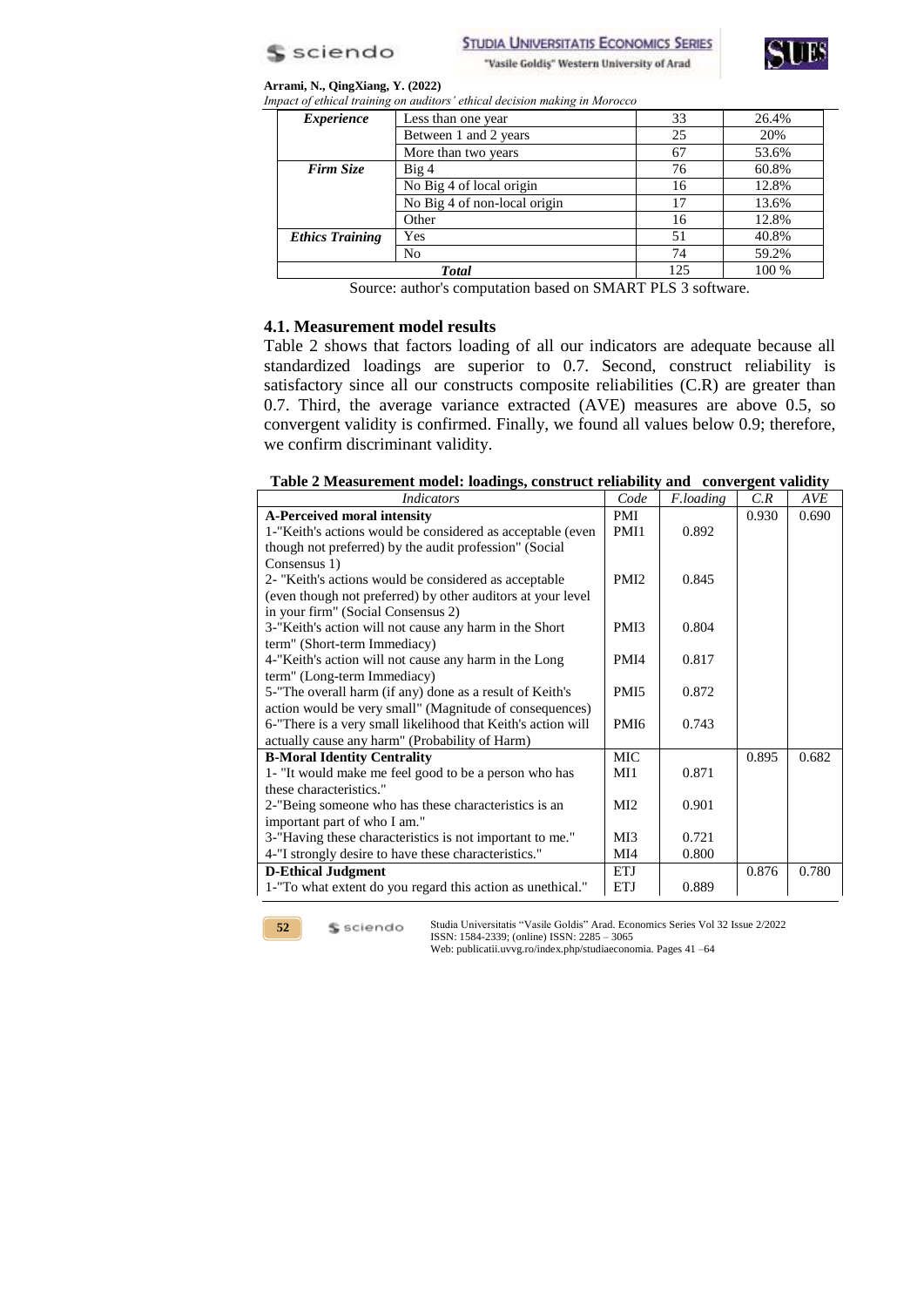

**STUDIA UNIVERSITATIS ECONOMICS SERIES** 

"Vasile Goldiş" Western University of Arad



### **Arrami, N., QingXiang, Y. (2022)**

| Impact of ethical training on auditors' ethical decision making in Morocco      |                  |       |       |       |  |  |
|---------------------------------------------------------------------------------|------------------|-------|-------|-------|--|--|
| 2-"To what extent would the 'typical' auditor at your level<br>ETJ <sub>2</sub> |                  | 0.877 |       |       |  |  |
| in your firm regard this action as unethical."                                  |                  |       |       |       |  |  |
| <b>E-Ethical Intention</b>                                                      | ETI              |       | 0.938 | 0.883 |  |  |
| 1-"What is the likelihood that other auditors would take                        | ETI1             | 0.947 |       |       |  |  |
| Keith's action at your level in your firm."                                     |                  |       |       |       |  |  |
| 2-"What is the likelihood that you would take Keith's                           | ETI <sub>2</sub> | 0.933 |       |       |  |  |
| action."                                                                        |                  |       |       |       |  |  |

Source: author's own computation based on SMART PLS 3 software.

## **4.2. Structural model results**

Before assessing the structural model, we need to evaluate the potential collinearity between the constructs. All the VIF values in our model are lower than five (Table 3), which indicates a lack of collinearity (Hair et al., 2011).

|            | ETI   | ETJ   | MIC | PMI |
|------------|-------|-------|-----|-----|
| ETI        |       |       |     |     |
| <b>ETJ</b> | 1.420 |       |     |     |
| MIC        | 1.298 | 1.194 |     |     |
| <b>PMI</b> | 1.394 | 1.194 |     |     |

Source: author's own computation based on SMART PLS 3 software.

In table 4, we can see that the dependent variable in our model ETJ, ETI has R values, respectively of 0.298, 0.212.According to Chin (1998), R2 values can be classified in accordance with the following: 0.67 (substantial), 0.33 (moderate), 0.19 (weak). We can see that all R2 values in our model fall between the week and moderate levels. And therefore, our results support the explanatory power of the model.

Additionally, Table 4 provide also the predictive relevance outcomes. The blindfolding results show that all Q2 values are above zero, which supports the predictive relevance for our dependent variables.

| Table 4 R square and predictive relevance |  |
|-------------------------------------------|--|
|-------------------------------------------|--|

|                | ^ ^            | R 2 adjusted                                        |                 |
|----------------|----------------|-----------------------------------------------------|-----------------|
| гm             | 212<br>∪.∠ ⊥ J | 0.193                                               | 169             |
| ETJ            | 206<br>v.∠⁄v   | 0.284                                               | 20 <sup>2</sup> |
| $\sim$<br>- 11 | $\cdot$        | $\alpha$ $\alpha$ $\beta$ $\alpha$ $\beta$ $\alpha$ | $\sim$          |

Source: author's own computation based on SMART PLS 3 software.

Table 5 presents the effect size results, which indicate the relative effect of a particular explanatory variable on the latent dependent variable(s) through changes in the R squared (Chin, 1998). According to Cohen (1988), the effect size value of each predictor variable in our model varied between small to medium effects except for the one of MIC on ETI, which was insignificant 0.007.

Studia Universitatis "Vasile Goldis" Arad. Economics Series Vol 32 Issue 2/2022 S sciendo ISSN: 1584-2339; (online) ISSN: 2285 – 3065 Web: publicatii.uvvg.ro/index.php/studiaeconomia. Pages 41 –64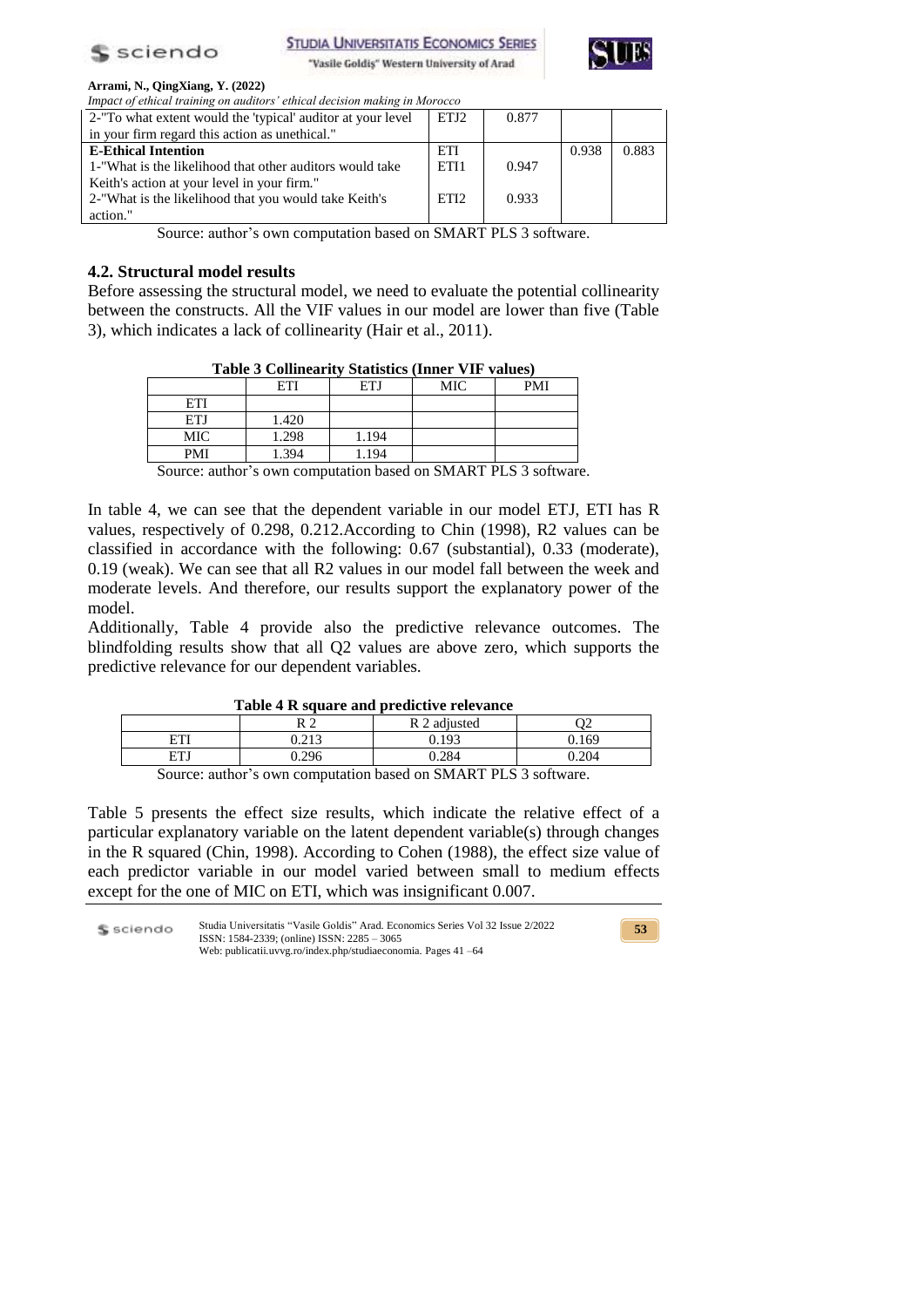



**Arrami, N., QingXiang, Y. (2022)**  *Impact of ethical training on auditors' ethical decision making in Morocco*

| Table 5 F square               |       |               |     |                                                                   |  |
|--------------------------------|-------|---------------|-----|-------------------------------------------------------------------|--|
|                                | ETI   | ETJ           | MIC | <b>PMI</b>                                                        |  |
| ETI                            |       |               |     |                                                                   |  |
| ETJ                            | 0.045 |               |     |                                                                   |  |
| MIC                            | 0.007 | 0.087         |     |                                                                   |  |
| <b>PMI</b>                     | 0.110 | 0.167         |     |                                                                   |  |
| $\sim$<br>$\ddot{\phantom{1}}$ |       | . .<br>$\sim$ |     | $\sim$<br>$\sim$ $\sim$ $\sim$ $\sim$ $\sim$ $\sim$ $\sim$ $\sim$ |  |

Source: author's own computation based on SMART PLS 3 software.

Crespo and Inacio (2019) suggest the "Root mean square residual (RSMR)" as an indicator to confirm the model fit. According to Henseler et al. (2014), a model fit is adequate if its value is less than 0.1. The SRMR value of our model is 0.077, which confirms that our model fit is good.

## **4.3. Hypothesis testing**

We performed a 5000 bootstrap subsample to test our hypothesis. The results show that the beta coefficients are positive and significant for the relationships between PMI and ETJ, PMI and ETI, MIC and ETJ, and ETJ and ETI, but not for the relationship between MIC and ETI. Therefore, hypotheses H1a, H1b, H2, H3a are supported, and H3b is rejected. Finally, we report the results of the hypothesis in Table 6.

| Lable v Dootstrapping results |          |          |                            |  |  |  |
|-------------------------------|----------|----------|----------------------------|--|--|--|
| Relation                      |          | P values | ypothesis                  |  |  |  |
| $PMI \rightarrow ETJ$         | 0.375    | 0.000    | H <sub>1</sub> a: accepted |  |  |  |
| $PMI \rightarrow ETI$         | 0.347    | 0.000    | H <sub>1</sub> b: accepted |  |  |  |
| $ETJ \rightarrow ETI$         | 0.223    | 0.024    | H <sub>2</sub> : accepted  |  |  |  |
| $MIC \rightarrow ETJ$         | 0.270    | 0.001    | H <sub>3</sub> a: accepted |  |  |  |
| $MIC + ETI$                   | $-0.084$ | 0.301    | H <sub>3</sub> b: Rejected |  |  |  |

**Table 6 Bootstrapping results**

Source: author's own computation based on SMART PLS 3 software.

## **4.4. Multi-Group Analysis**

This analysis aims to examine whether or not there is any significant impact of taking an ethics course on auditors' level of ethics. For this sake, we conducted a multi-group analysis to compare the two groups of our sample. Namely, the first one represents auditors with an ethics course in their background and the second one represents auditors without previous ethics courses. The comparison is based on each path coefficient of our model using the PLS-MGA approach. Before conducting a multi-group analysis in PLS-SEM, measurement invariance of the composite model (MICOM) needs to be examined. MICOM ensures that the significant differences between groups are due to the structural model relationships rather than the meaning assigned to the measured concept (Hair J.r et al., 2017).

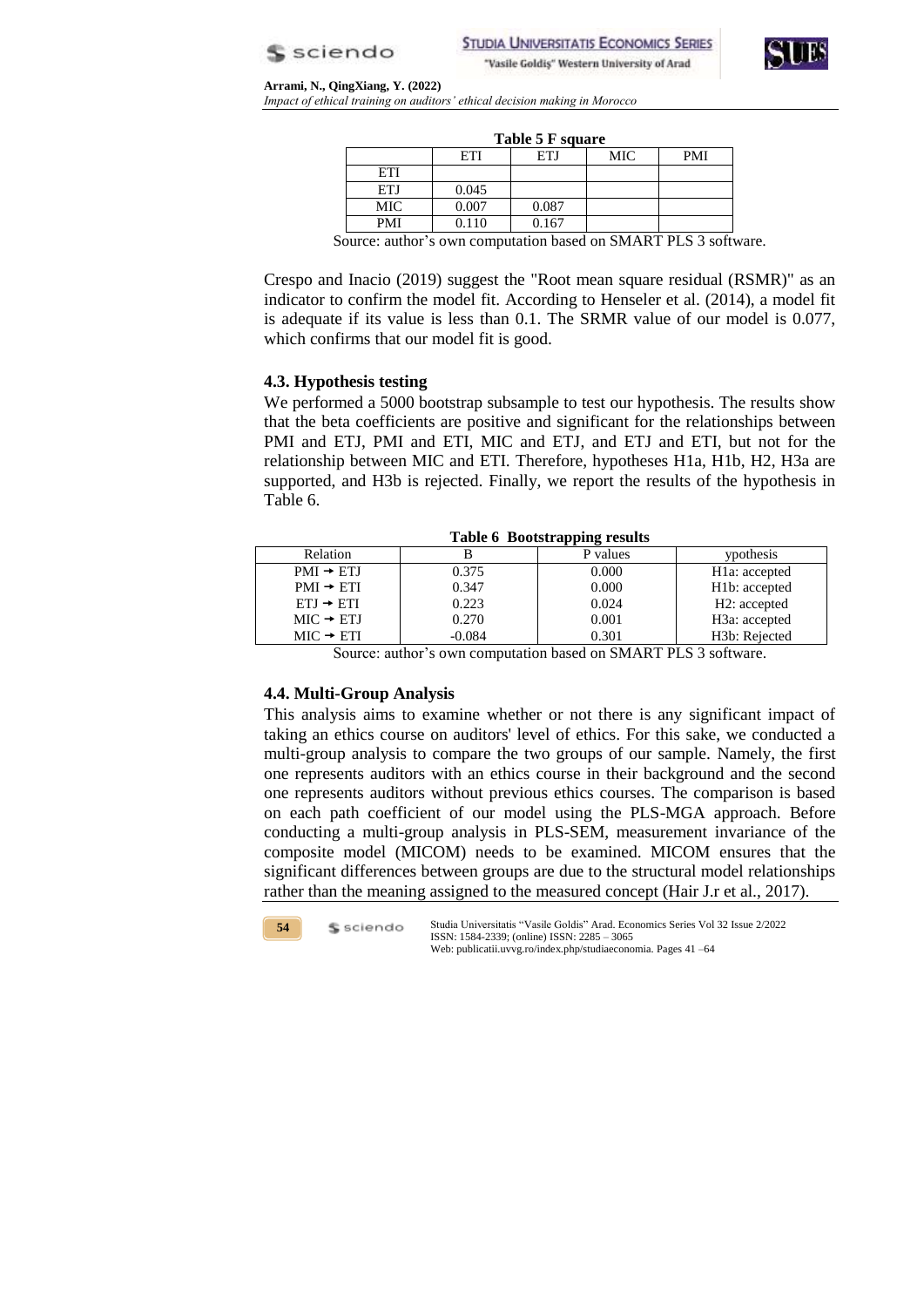



*Impact of ethical training on auditors' ethical decision making in Morocco*

One performs MICOM through three steps:

1-the assessments of configural invariance (measurement models have the same basic factor structure for both groups)

2-Analyzing the compositional invariance (composite scores are not significantly different across groups)

3- Evaluating the equality of a composite's mean value and variance across groups.

If the first two steps are established, we can claim partial measurement invariance, allowing us to proceed to multi-group analysis. On the other hand, if all three phases are shown, we have full measurement invariance (Henseler et al., 2016).

This research uses "Smart PLS 3" software to perform the MICOM analysis. First, all constructs related to our measurement models have the same factor structure for both groups. Moreover, running MICOM in SmartPLS software automatically generates configural invariance. We can therefore conclude that Step 1 of MICOM is confirmed successfully.

Compositionalinvariance requires that c equals one.

Secondly, we performed a 5000 permutation to see if the correlation c is significantly different from one or not. (Henseler et al., 2016).

In table 7, we can see the permutation test results, which show that none of the c values is significantly different from 1. Therefore, the compositional invariance across groups is confirmed for all composites of our model.

|            | Original    | Correlation             | 5.0%  | Permutation |  |  |
|------------|-------------|-------------------------|-------|-------------|--|--|
|            | Correlation | <b>Permutation Mean</b> |       | p-Values    |  |  |
| ETI        | 0.999       | 0.999                   | 0.996 | 0.422       |  |  |
| ETJ        | 0.994       | 0.994                   | 0.976 | 0.344       |  |  |
| MIC        | 0.997       | 0.991                   | 0.976 | 0.795       |  |  |
| <b>PMI</b> | 0.997       | 0.998                   | 0.994 | 0.302       |  |  |
|            |             |                         |       |             |  |  |

**Table 7 Compositional Invariance** 

Source: author's own computation based on SMART PLS 3 software.

In the last step, we must examine the composites' equality of mean values and variances between groups. Table 8 shows that the mean value and the variance of all composites in our model regarding the first group (auditors with ethics course) do not significantly differ from the second group (auditors without any ethics course). Therefore, full measurement invariance is supported through all three steps. Accordingly, we can proceed to multi-group analysis.

The multi-group analysis using MGA-PLS has detected statistically significant differences between the two groups in our model for three of the six relationships. Table 9 shows that the impact of MIC on ETJ and ETJ on ETI is stronger for auditors with an ethics course than the other group without any. Therefore H6 and

Studia Universitatis "Vasile Goldis" Arad. Economics Series Vol 32 Issue 2/2022 S sciendo ISSN: 1584-2339; (online) ISSN: 2285 – 3065 Web: publicatii.uvvg.ro/index.php/studiaeconomia. Pages 41 –64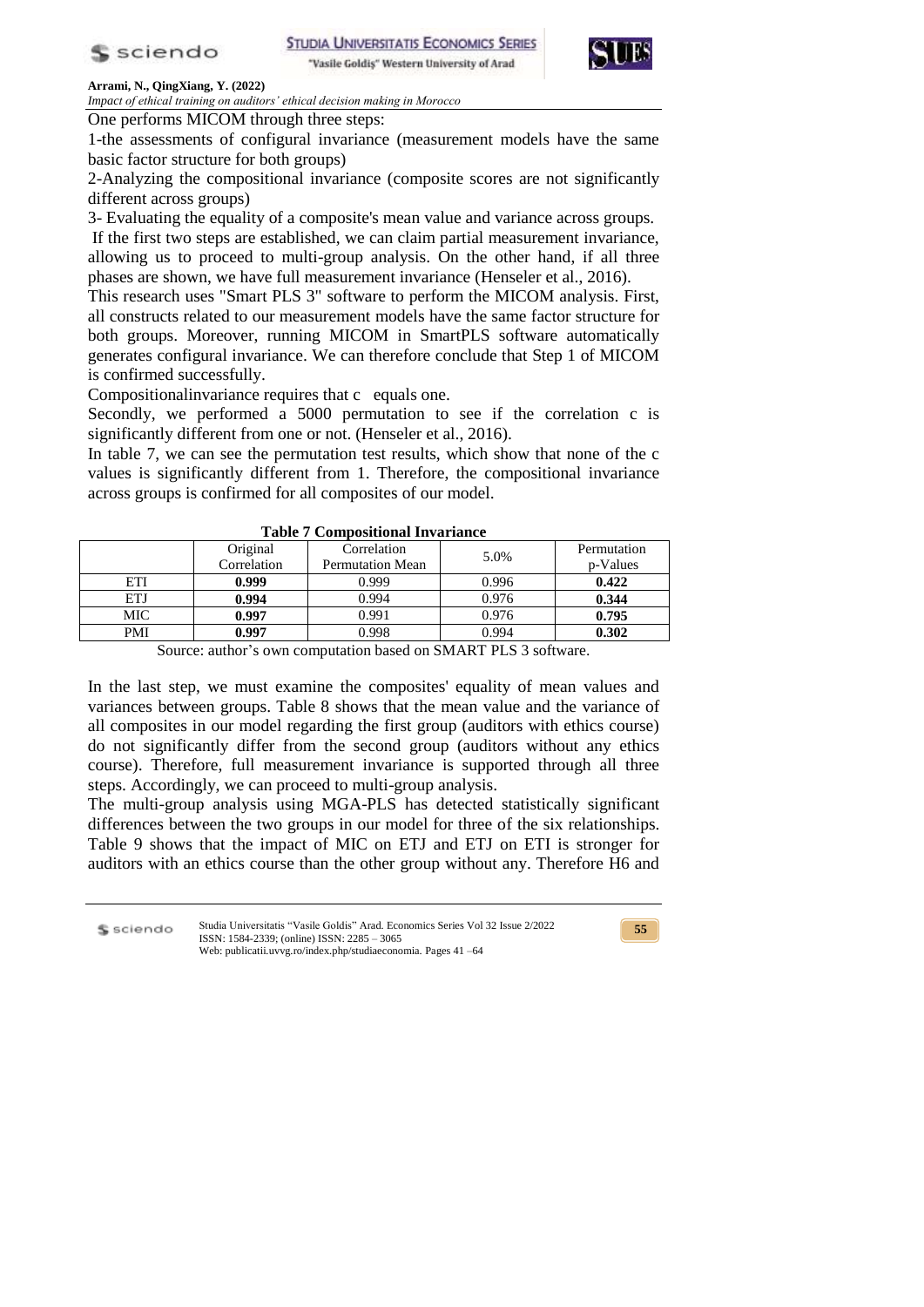



*Impact of ethical training on auditors' ethical decision making in Morocco*

H4b are accepted. On the other hand, there were no significant differences between the two groups for the impact of MIC on ETI and PMI on ETI.

|            | Table 8 Equal mean and variance values |                        |          |       |             |  |
|------------|----------------------------------------|------------------------|----------|-------|-------------|--|
|            | Mean - Original                        | Mean - Permutation     |          |       |             |  |
|            | Difference (GROUP                      | Mean Difference        |          |       | Permutation |  |
|            | $(1)$ ethics course –                  | (GROUP (1)_ethics      | 2.5%     | 97.5% |             |  |
|            | GROUP (2) No ethics                    | $course - GROUP$       |          |       | p-Values    |  |
|            | course)                                | (2) No ethics course)  |          |       |             |  |
| ETI        | $-0.331$                               | 0.001                  | $-0.358$ | 0.356 | 0.066       |  |
| <b>ETJ</b> | $-0.015$                               | 0.001                  | $-0.366$ | 0.355 | 0.926       |  |
| MIC        | $-0.149$                               | $-0.004$               | $-0.367$ | 0.342 | 0.418       |  |
| PMI        | $-0.252$                               | 0.000                  | $-0.368$ | 0.358 | 0.162       |  |
|            | Variance - Original                    | Variance - Permutation |          |       |             |  |
|            | Difference (GROUP                      | Mean Difference        |          |       | Permutation |  |
|            | $(1)$ ethics course –                  | $(GROUP(1))$ ethics    | 2.5%     | 97.5% |             |  |
|            | GROUP (2) No ethics                    | $course - GROUP$       |          |       | p-Values    |  |
|            | course)                                | (2) No ethics course)  |          |       |             |  |
| ETI        | 0.017                                  | $-0.008$               | $-0.470$ | 0.417 | 0.943       |  |
| <b>ETJ</b> | $-0.312$                               | $-0.019$               | $-0.721$ | 0.662 | 0.372       |  |
| MIC        | 0.218                                  | $-0.012$               | $-0.699$ | 0.679 | 0.572       |  |
| <b>PMI</b> | 0.283                                  | $-0.010$               | $-0.597$ | 0.567 | 0.340       |  |

## **Table 8 Equal mean and variance values**

Source: author's own computation based on SMART PLS 3 software*.*

Finally, the difference between groups was statistically significant for the relationship between PMI and ETJ. However, the impact was opposite to what we expected in our hypothesis. The results show that the relationship was stronger for the auditors without any ethics course than the other group.

## **Table 9 Multigroup analysis results**

|                       | Path Coefficients-    | p-Value original 1-   | p-Value new       | <b>Hypothesis</b>         |
|-----------------------|-----------------------|-----------------------|-------------------|---------------------------|
|                       | Difference (GROUP     | tailed (GROUP         | (GROUP)           |                           |
|                       | $(1)$ ethics course – | $(1)$ ethics course – | (1) ethics course |                           |
|                       | GROUP (2) No ethics   | GROUP (2) No          | $-$ GROUP (2) No  |                           |
|                       | course)               | ethics course)        | ethics course)    |                           |
| $ETJ \rightarrow ETI$ | 0.500                 | 0.004                 | 0.009             | H <sub>6</sub> : Accepted |
| $MIC \rightarrow ETI$ | $-0.004$              | 0.499                 | 0.998             | H <sub>4</sub> b:Rejected |
| $MIC + ETJ$           | 0.495                 | 0.001                 | 0.001             | H4a:Accepted              |
| $PMI \rightarrow ETI$ | $-0.163$              | 0.798                 | 0.404             | H5b:Rejected              |
| $PMI \rightarrow ETJ$ | $-0.356$              | 0.980                 | 0.040             | H5a: Rejected             |

Source: author's own computation based on SMART PLS 3 software.



\$ sciendo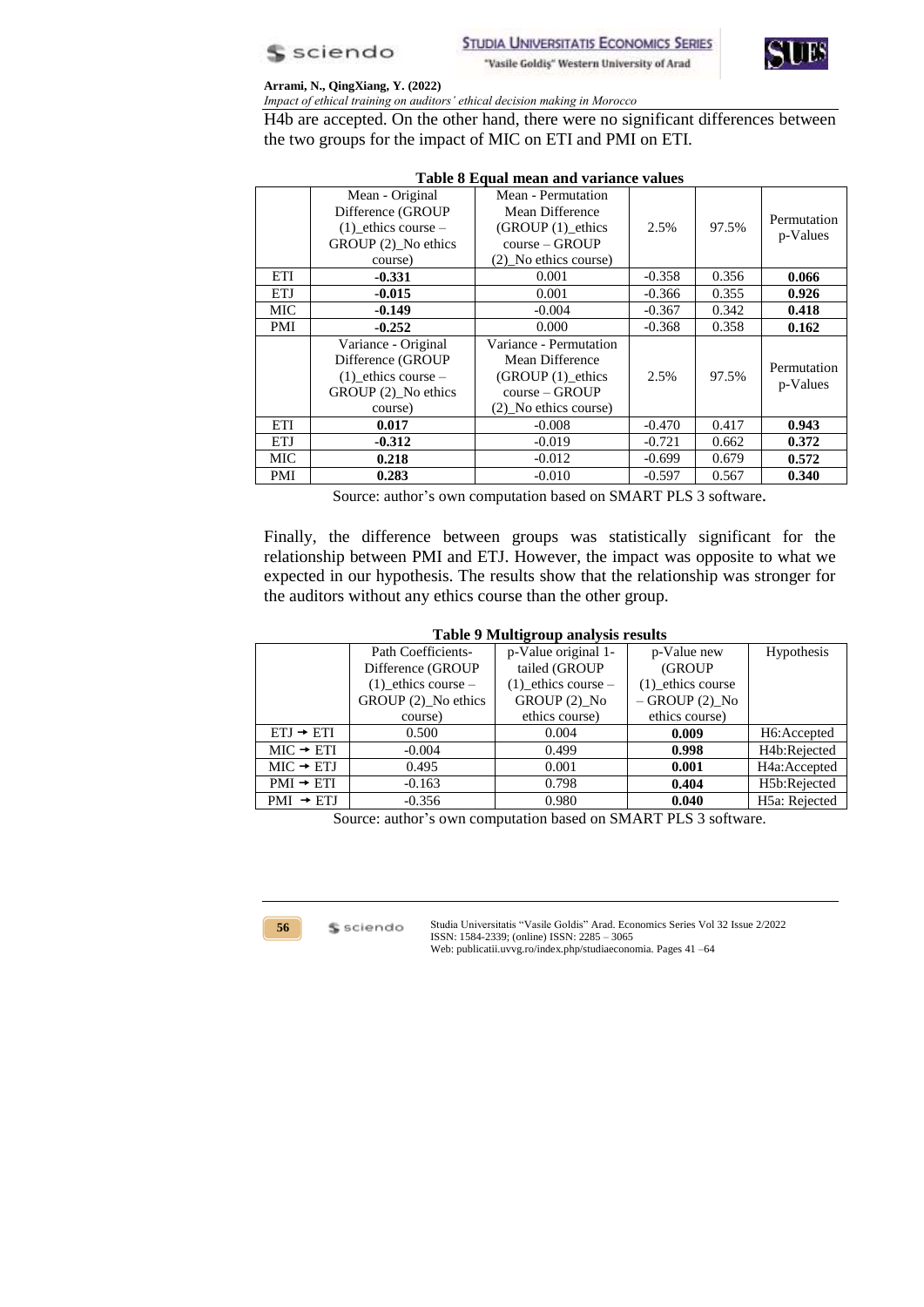

**STUDIA UNIVERSITATIS ECONOMICS SERIES** "Vasile Goldis" Western University of Arad



**Arrami, N., QingXiang, Y. (2022)** 

*Impact of ethical training on auditors' ethical decision making in Morocco*

# **5. Discussion**

The results of this study showed that PMI impacts auditors' ETJ and ETI positively. In addition, the more auditors made ETJ, the more they intended to act ethically. Despite the national factor, these results align with the auditor's ethical decision-making literature, which has widely proven this relationship in different national contexts. (Nawfel and al. 2021, Johari et al., 2017, Sweeney et al. 2013, McMahon and Harvey 2007, Shafer et al. 1999, 2001, Barnett and Valentine, 2004).

Furthermore, this study showed that auditors' moral identity centrality impacts their ETJ significantly. The more moral identity was essential to auditors' self-definition, the more ethical were their judgments. These results are in line with Nawfel and al.'s (2021) findings. However, there was no significant impact of MI on auditors' ETI. These results are opposite to what Hannah et al. (2011) state in their model of moral maturation and moral conation. Thus, it seems that in the case of auditors, moral identity centrality impacts only the ethical judgment stage of the EDM process. However, auditors' ethical intent to act doesn't seem to correlate with the effect of the moral self.

Finally, this study shows that taking an ethics course does impact auditors' level of ethics. The PLS-MGA results indicate a significant positive difference between the two groups regarding the relationship between MIC and ETJ (Table 9), which implies that taking an ethics course tends to moderate positively and significantly the relationship. We can explain this by the fact that is taking an ethics course has increased auditors' self-definition as moral persons, which improved their ETJ. However, this was not the case for their ETI since we didn't notice any significant results. The multi-group analysis also showed a significant positive difference between the two groups regarding the relationship between ETJ and ETI. We can explain this by the fact that is taking an ethics course has improved auditors' ETJ, which positively impacted their ETI. These results align with Nguyen et al. (2008), who found that improving ethical judgment through moral education led to student engagement to act ethically. Finally, the multi-group analysis showed significant opposite results to what we have supposed for hypothesis 5. Indeed, there was a significant difference between the two groups regarding the positive relationship between PMI and ETJ. The relationship was stronger for the auditors without any ethics course than the other group, negatively moderating the relationship. The ethical education course appears to have enabled auditors to view ethical dilemmas as less morally intense, allowing them to consider less strict action. These results are opposite to Shawver and Miller (2017) finding, who found ethical education courses to improve students' PMI, increasing their ETJ. A difference of samples can explain this difference since our study used professionals (auditors) while they

S sciendo

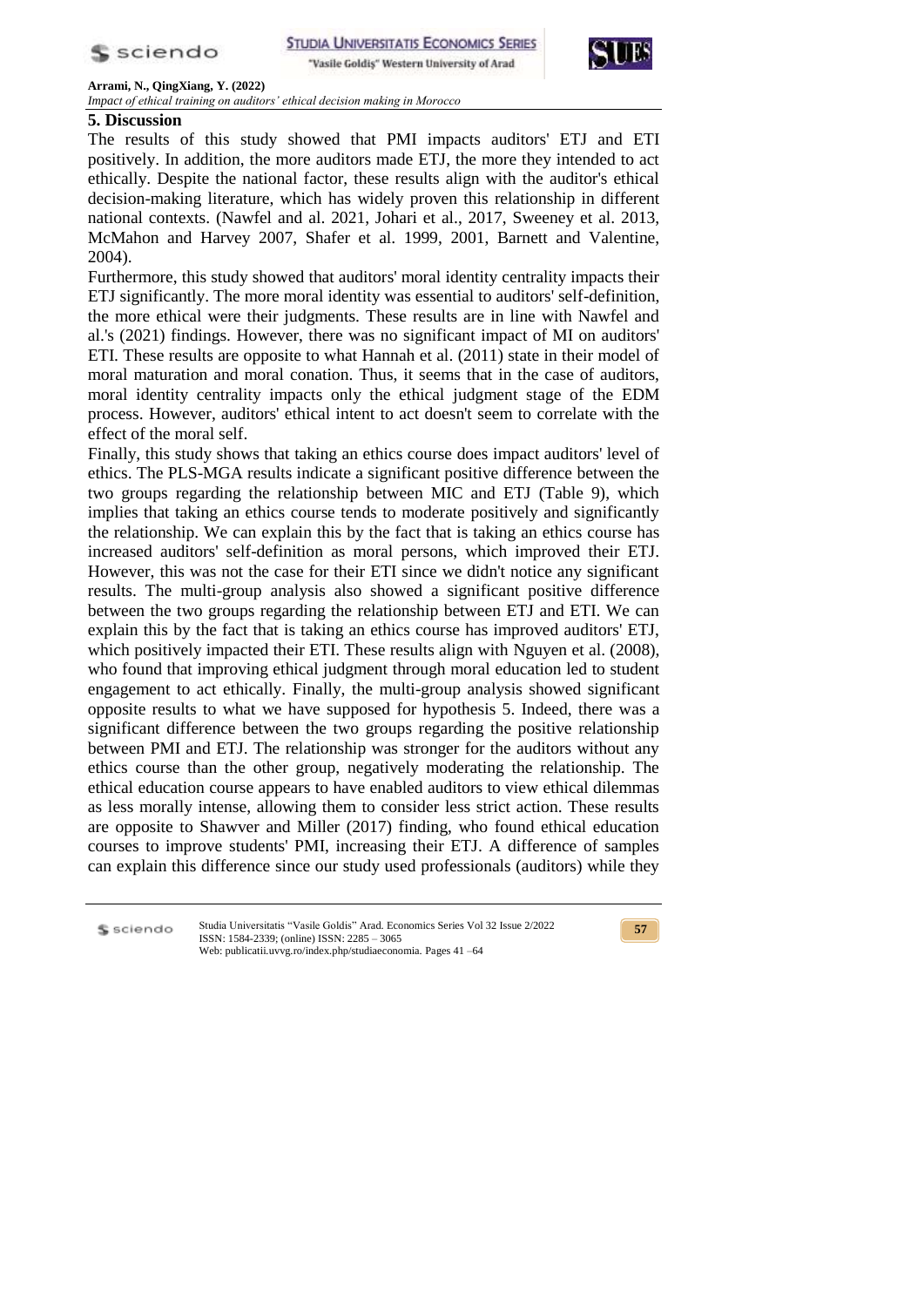



*Impact of ethical training on auditors' ethical decision making in Morocco*

used business students. The experience factor might have a role in this difference of results, and future research can investigate this direction.

On the other hand, there was no significant difference between the two groups regarding the relationship between PMI and ETI. Thus, according to the results of this study, it seems that ethical training affects the ETI stage only under ethical judgment as a predictor variable.

## **6. Conclusions**

This study concludes that taking an ethics course impacts auditors' ethical decisionmaking in the Moroccan context.

From a theoretical perspective, this study contributes to auditors' ethics literature by filling the gap of a potential impact of ethics training on auditors' level of ethics. As the results indicate, ethics training does play a moderating role in how central the moral self is to auditors' self-definition, which improves their ETJ. These results represent a response to the previous calls for more work to be carried out regarding the potential impact of ethics training. In addition, this study is the first one to present significant results in the Moroccan context.

From a practical perspective, this research offers some managerial contributions. In line with AACSB (2004), the findings of this research suggest that auditor EDM can be the subject of a learning process. Any initiative in this direction, whether within auditing firms or educational institutions, can only be encouraged. However, we believe it is essential to clearly define the educational objectives of an ethics course and adapt the content accordingly. For example, the focus of the course could be on moral traits if the purpose is to strengthen the moral self within an individuals' overall self-identity. The focus of the course could be on the deontological aspect if the objective is to increase individuals' commitment to the rules of the profession's code of ethics. The focus could also be on organizational ethics if the aim is to ensure ethics among individuals within the audit firm.

This research presents several limitations. First, it takes as sample only Moroccan auditors. Future research can expand this study to international horizons to further investigate potential differences in cultural and national aspects. Second, this study focuses mainly on the second step (ETJ) and the third step (ETI) of Rest's (1986) model. Coming research can explore further by including ethical awareness and action steps to the model of the present study. Third, this research focused mainly on junior and senior auditors. Future research can target managers and other positions of higher levels of hierarchy within the audit firms.



\$ sciendo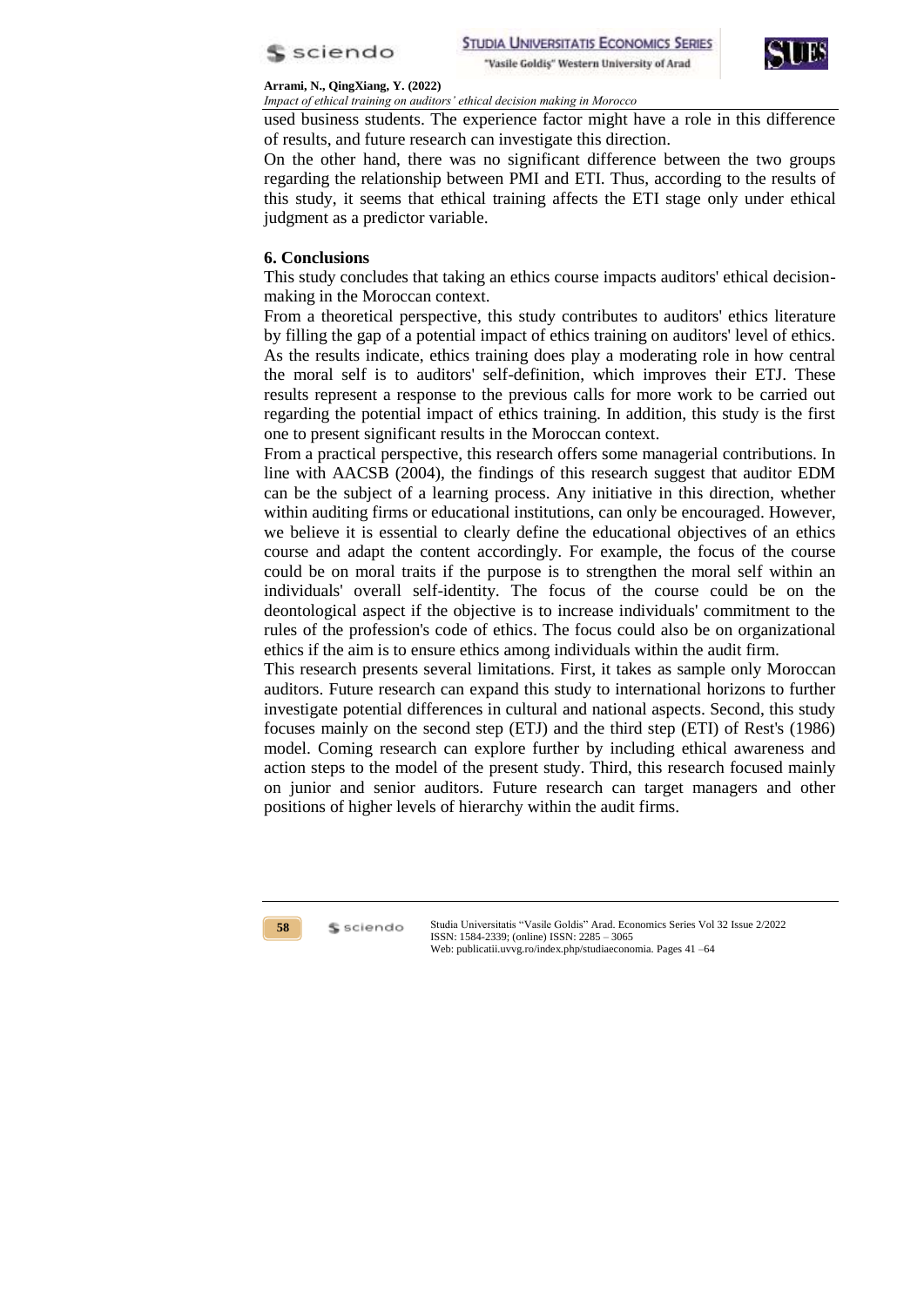



**Arrami, N., QingXiang, Y. (2022)**  *Impact of ethical training on auditors' ethical decision making in Morocco*



Source: SMART PLS 3 software.

# **Acknowledgments**

We thank the anonymous reviewers and the editorial board for carefully reading our manuscript and their insightful comments and suggestions.

# **Funding**

This research received no specific grant from any funding agency in the public, commercial, or not–for–profit sectors.

# **Author Contributions**

N.A conceived the study and was responsible for the design and development of the data analysis. N.A was responsible for data collection and analysis. N.A and Y.Q were responsible for data interpretation. N.A was responsible for the literature review section. Y.Q was responsible for the supervision and the work review.

# **Disclosure Statement**

The authors do have not any competing financial, professional, or personal interests from other parties.

Studia Universitatis "Vasile Goldis" Arad. Economics Series Vol 32 Issue 2/2022 S sciendo ISSN: 1584-2339; (online) ISSN: 2285 – 3065 Web: publicatii.uvvg.ro/index.php/studiaeconomia. Pages 41 –64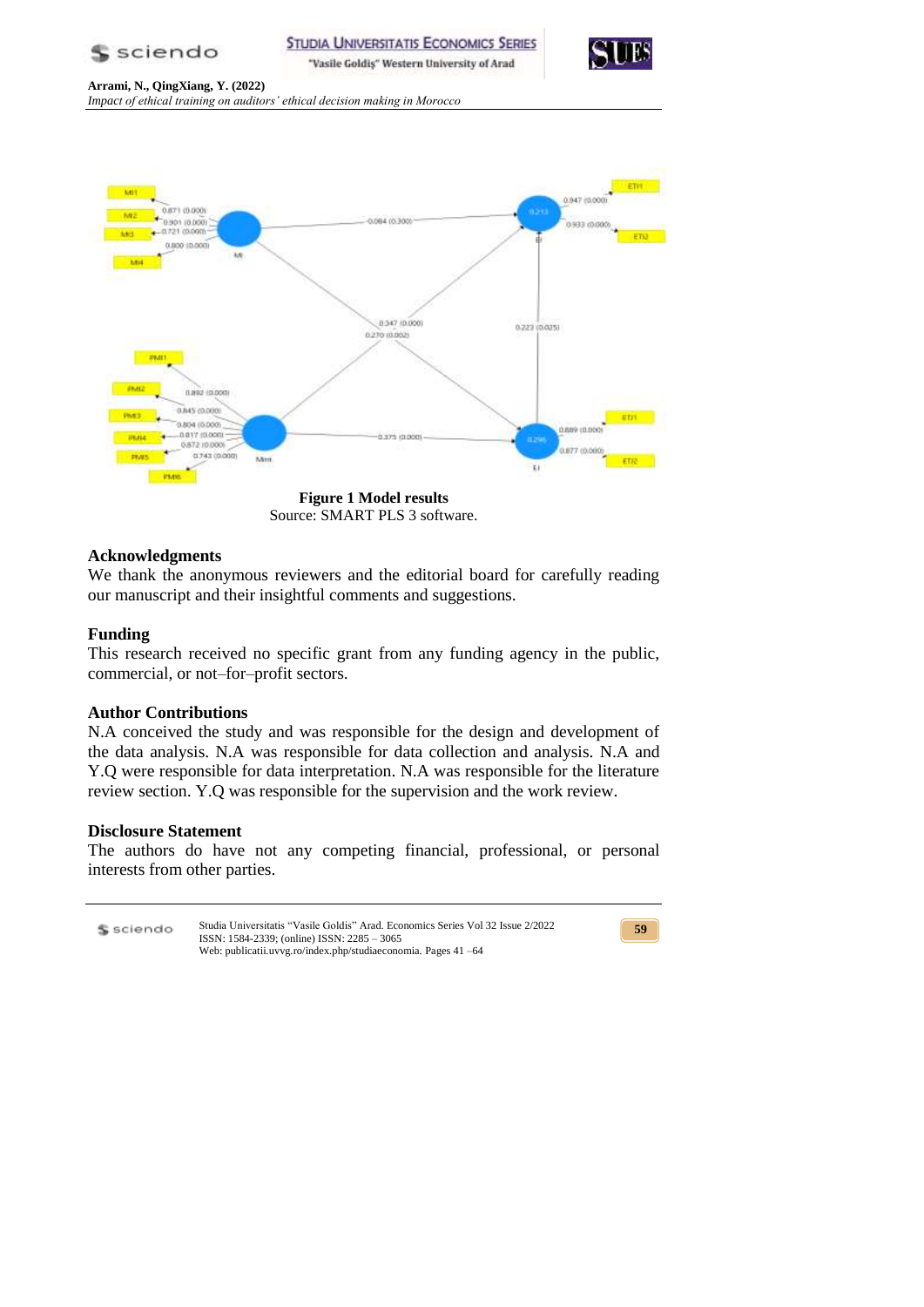



*Impact of ethical training on auditors' ethical decision making in Morocco*

**References:**

1. Aquino, K. & Reed, A.II. (2002), The self-importance of moral identity. Journal of Personality and Social Psychology, 83(6), 1423–1440. https://doi.org/10.1037/0022- 3514.83.6.1423

2. Aquino, K., Freeman, D., Reed, A. I.I., Lim, V.K.G. & Felps, W. (2009), Testing a social-cognitive model of moral behavior: The interactive influence of situations and moral identity centrality. Journal of Personality and Social Psychology, 97(1), 123–141. https://doi.org/10.1037/a0015406

3. Aquino, K., Reed, A.II, Thau, S. & Freeman, D. (2007), A grotesque and dark beauty: How moral identity and mechanisms of moral disengagement influence cognitive and emotional reactions to war. Journal of Experimental social psychology, 43(3), 385–392. https://doi.org/10.1016/j.jesp.2006.05.013

4. Arrami, N. & QingXiang, Y. (2021), The role of moral identity in auditor's ethical decision-making. International Journal of Research in Business and Social Science (2147- 4478), 10(2), 157–169. DOI: https://doi.org/10.20525/ijrbs.v10i2.1051

5. Association to Advance Collegiate Schools of Business International (AACSB) (2004), Ethics Education in Business Schools: Report of the Ethics Education Taskforce to AACSB International's Board of Directors, St Louis, MO: AACSB. Retrieved from: https://www.aacsb.edu/~/media/AACSB/Publications/research-reports/ethicseducation.ashx

6. Barnett, T. & Valentine, S. (2004), Issue contingencies and marketers' recognition of ethical issues, ethical judgments and behavioral intentions. Journal of Business Research, 57(4), 338–346. https://doi.org/10.1016/S0148-2963(02)00365-X

7. Bergman, R. (2004), Identity as motivation: Toward a theory of the moral self. In D.K. Lapsley & D. Narvaez (Eds.), Moral development, self and identity, 21-46. Mahwah, NJ: Lawrence Erlbaum.

8. Blasi, A. (1983), Moral cognition and moral action: A theoretical perspective. Developmental Review, 3: 178-210. https://doi.org/10.1016/0273-2297(83)90029-1

9. Blasi, A. (1984), Moral identity: Its role in moral functioning. In W. Kurtines & J. Gewirtz (Eds.), Morality, moral behavior and moral development: 128-139. New York: Wiley.

10, Blasi, A. (1995), Moral understanding and the moral personality: The process of moral integration. In W.M. Kurtines & J.L. Gewirtz (Eds.), Moral development: An introduction: 229-53. Boston: Allyn & Bacon.

11. Blasi, A. (2005), Moral character: A psychological approach. In D.K. Lapsley & P.C. Power (Eds.), Character psychology and character education, 67-100, Notre Dame: University of Notre Dame Press.

12. Fernandes Crespo C. & Inacio N. (2019), The influence of corporate social responsibility associations on consumers' perceptions towards global brands. Journal of Strategic Marketing, 27:8, 679-695. https://doi.org/10.1080/0965254X.2018.1464497

13. Chaffey, J., Van Peursem, K.A. & Low, M. (2011), Audit education for future professionals: Perceptions of New Zealand auditors. Accounting Education: An International Journal, 20(2), 153-185. doi:10.1080/09639284.2011.557492

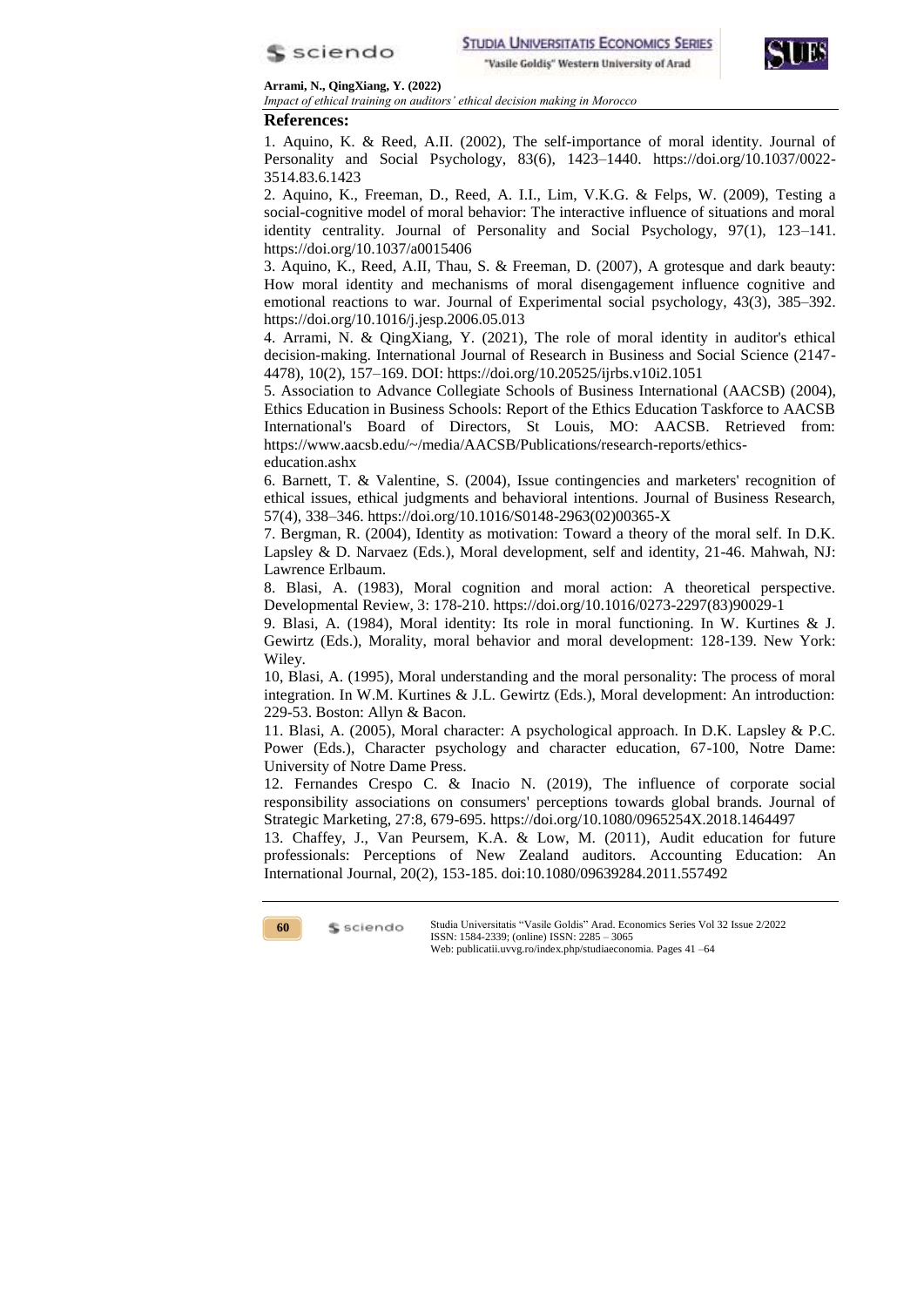

"Vasile Goldiş" Western University of Arad



#### **Arrami, N., QingXiang, Y. (2022)**

*Impact of ethical training on auditors' ethical decision making in Morocco*

14. Chin, W.W. (1998), The partial least squares approach to structural equation modeling. In: G.A. Marcoulides (Ed.), Modern Methods for Business Research (pp. 295–358). Mahwah, NJ: Lawrence Erlbaum Associates

15. Cohen, J. (1988), Statistical power analysis for the behavioral sciences (2nd ed.). Hillsdale, NJ: Lawrence Erlbaum Associates.

16. Coram, P., Ng, J. & Woodliff, D.R. (2004), The risk of a misstatement on the propensity to commit reduced audit quality acts under time budget pressure. Auditing: A Journal of Practice and Theory, 23 (2), 159–167. https://doi.org/10.2308/aud.2004.23.2.159 17. Erikson, E.H. (1964), Insight and responsibility. New York: Norton.

18. Fisher, D.G., Swanson, D.L. & Schmidt, J.J. (2007), Accounting education lags CPE ethics requirements: Implications for the profession and a call to action. Accounting Education: An International Journal, 16(4), 345-363. https://doi.org/10.1080/09639280701646521

19. Fortin, J., Martel, L. (1997), Enjeux éthiques de la réalité environnementale dans un contexte d'audit financier: une étude empirique. Comptabilité – Contrôle – Audit 3 (2) 59- 75

20. Hair, J., Hult, G., Ringle, C. & Sarstedt, M. (2017), A Primer on Partial Least Squares Structural Equation Modeling (PLS-SEM) (Second Edition ed.). California: SAGE Publications Ltd

21. Hair, J.F., Ringle, C.M. & Sarstedt, M. (2011), PLS-SEM: Indeed a silver bullet, Journal of Marketing Theory and Practice, 19(2), 139-52. https://doi.org/10.2753/MTP1069-6679190202

22. Hair, J.F., Risher, J.J., Sarstedt, M. & Ringle, C.M. (2018), When to use and how to report the results of PLS-SEM, European Business Review, Vol. 31 No. 1. https://doi.org/ 10.1108/EBR-11-2018-0203

23. Hair, Joseph F.Jr., Hult, G., Tomas, M., Ringle, C.M. & Sarstedt, M. (2014), A primer on partial least squares structural equation modeling (PLSSEM). Thousand Oaks, CA: Sage Publications

24. Hannah, S.T., Avolio, B.J. & May, D.R. (2011), Moral maturation and moral conation: A capacity approach to explaining moral thought and action. The Academy of Management Review, 36(4), 663–685. https://doi.org/ 10.5465/amr.2010.0128

25. Hardy, S.A. & Carlo, G. (2011), Moral identity: What is it, how does it develop, and is it linked to moral action? Child Development Perspectives, 5(3), 212–218. https://doi.org/10.1111/j.1750-8606.2011.00189.x

26. Henseler, J., Dijkstra, T.K., Sarstedt, M., Ringle, C.M., Diamantopoulos, A., Straub, D.W., Ketchen, D.J., Hair, J.F., Hult, G.T.M. & Cantalone, J.R. (2014), Common beliefs and reality about PLS: Comments on Rönkkö & Evermann (2013). Organizational research methods, 17(2), 182-209. https://doi.org/10.1177/1094428114526928

27. Henseler, J., Ringle, C.M., & Sarstedt, M. (2016), Testing measurement invariance of composites using partial least squares. International Marketing Review, 33(3), 405–431. doi: 10.1108/IMR-09-2014-0304.

28. Henseler, J., Ringle, C.M. and Sarstedt, M. (2015), A new criterion for assessing discriminant validity in variance-based structural equation modelling, Journal of the Academy of Marketing Science, pp. 1-21. https://doi.org/10.1007/s11747-014-0403-8

Studia Universitatis "Vasile Goldis" Arad. Economics Series Vol 32 Issue 2/2022 S sciendo ISSN: 1584-2339; (online) ISSN: 2285 – 3065 Web: publicatii.uvvg.ro/index.php/studiaeconomia. Pages 41 –64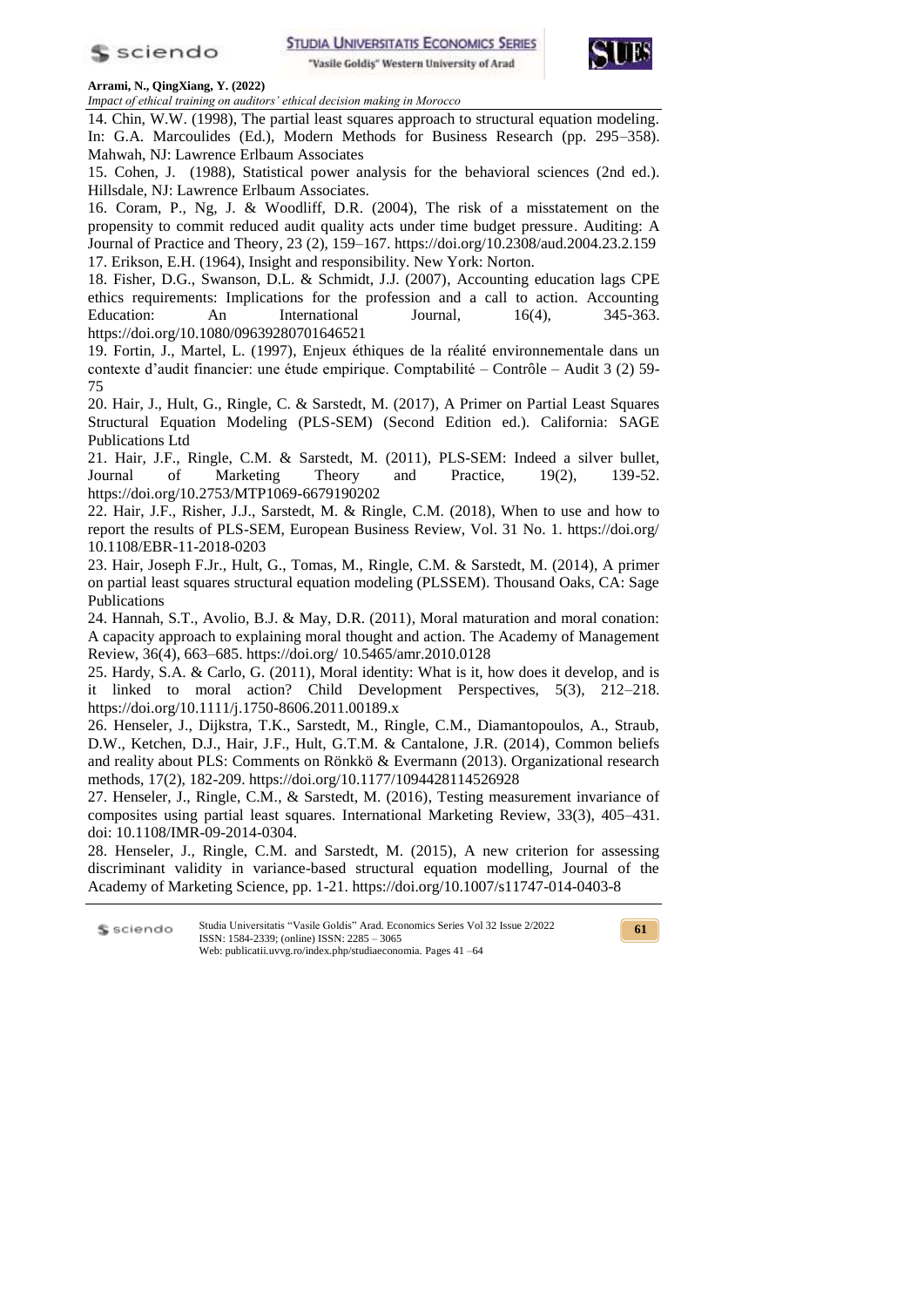



*Impact of ethical training on auditors' ethical decision making in Morocco*

29. Herron, T.L., Gilbertson, D.L. (2004), Ethical Principles Vs, Ethical Rules: The Moderating of Moral Development on Audit Independence Judgments. Business Ethics Quarterly 14(3): 499-523. DOI:https://doi.org/10.5840/beq200414320

30. International Accounting Education Standards Board™ (IAESB™), (2019), International Education Standard 4, Initial Professional Development –Professional Values, Ethics, and Attitudes (Revised). Retrieved from: https://www.ifac.org/system/files/ publications/files/IAESB-IES-4-Professional-values-ethics-attitudes.pdf

31. Johari, R.J., Mohd-Sanusi, Z., and Chong, V.K. (2017), Effects of Auditors' Ethical Orientation and Self-Interest Independence Threat on the Mediating Role of Moral Intensity and Ethical Decision-Making Process. Int. J. Audit., 21: 38– 58. DOI: 10.1111/ijau.12080.

32. Jones, T.M. (1991), Ethical decision making by individuals in organizations: An issuecontingent model. The Academy of Management Review, 16(2), 366–395. https://doi.org/10.2307/258867

33. Kohlberg, L. (1969), Moral stages and moralization: The cognitive-developmental approach, In D.A. Goslin (ed.), Handbook of socialization theory and research, Rand McNally, 347-480.

34. Lehnert, K., Park, Yh. & Singh, N. (2015), Research Note and Review of the Empirical Ethical Decision-Making Literature: Boundary Conditions and Extensions. J Bus Ethics 129, 195–219. https://doi.org/10.1007/s10551-014-2147-2

35. Matthews, L. (2018), PLS-SEM: The holy grail for advanced analysis.

36. McMahon, J.M., Harvey, R.J. (2007), The Effect of Moral Intensity on Ethical Judgment. J Bus Ethics 72, 335–357. https://doi.org/10.1007/s10551-006-9174-6

37. Monin, B. & Jordan, A.H. (2009), The dynamic moral self: A social psychological perspective. In D. Narvaez & D. Lapsley (Eds.), Personality, identity, and character: Explorations in moral psychology, 341–354, New York: Cambridge University Press. https://doi.org/10.1017/CBO9780511627125.016

38. Moutahaddib, A. (2017), Les déterminants de la qualité des missions d'audit au Maroc. African Management Review. DOI: https://doi.org/10.48424/IMIST.PRSM/ram-v2i2.9088

39. Musbah, A., Cowton, C.J. & Tyfa, D. (2016), The Role of Individual Variables, Organizational Variables and Moral Intensity Dimensions in Libyan Management Accountants' Ethical Decision Making. J Bus Ethics 134, 335–358. https://doi.org/10.1007/s10551-014-2421-3

40. Nguyen, N.T., Basuray, M.T., Smith, W.P., Kopka, D., & McCulloh, D.N. (2008), Ethics perception: Does teaching make a difference? Journal of Education for Business, 84(2), 66–75. https://doi.org/10.3200/JOEB.84.2.66-75

41. Pierce, B. & Sweeney, B. (2010), The Relationship between Demographic Variables and Ethical Decision Making of Trainee Accountants. International Journal of Auditing, 14: 79 99. https://doi.org/10.1111/j.1099-1123.2009.00404.x

42. Pierce, B. and Sweeney, B. (2004), Cost quality conflict in audit firms: an empirical investigation. European Accounting Review, 13 (3), 415–441. https://doi.org/10.1080/0963818042000216794

43. Prat Dit Hauret, C. (2007), Éthique et décisions d'audit. Comptabilité – Contrôle – Audit 13(1): 69-86.DOI: https://doi.org/10.3917/cca.131.0069

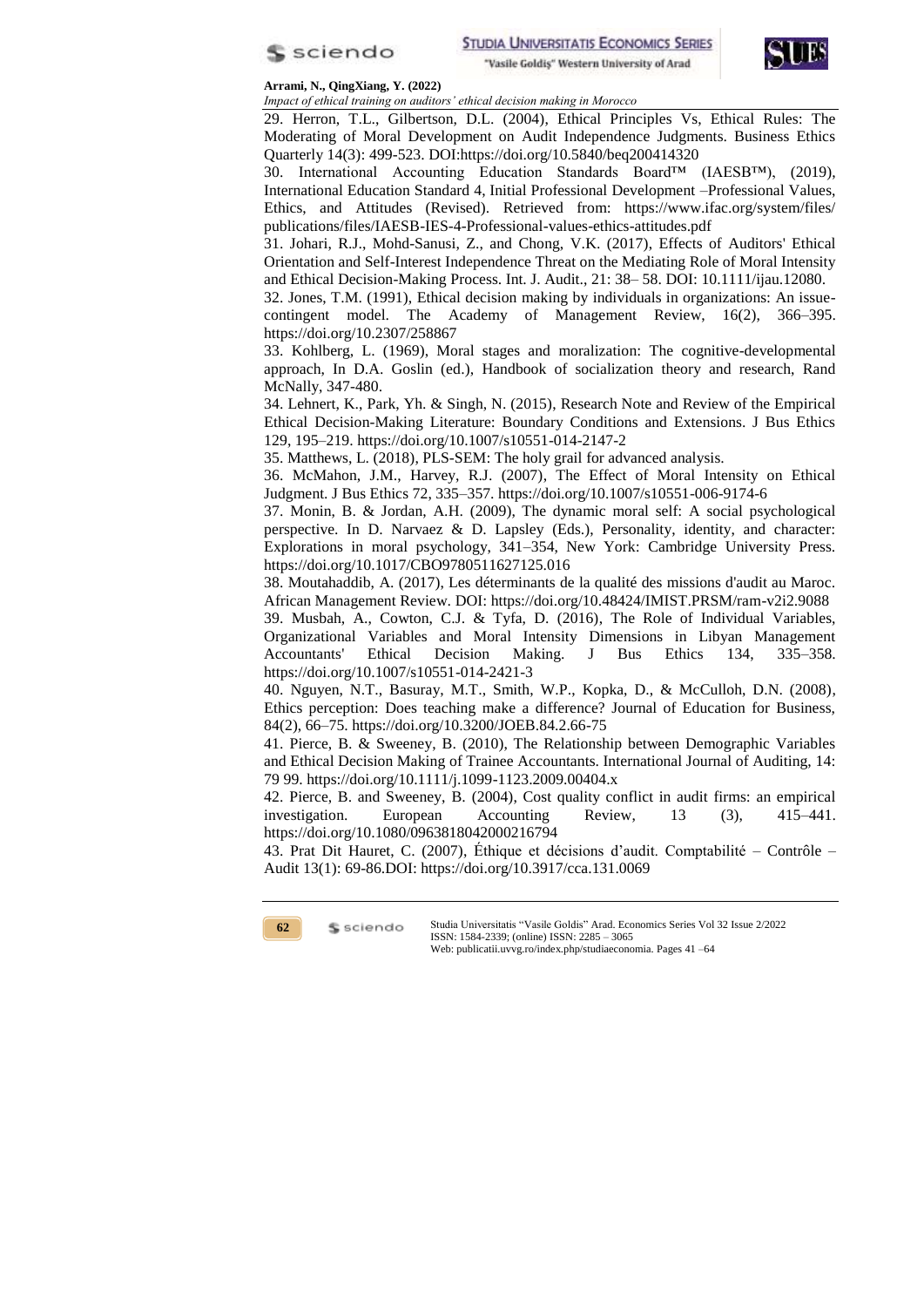

**STUDIA UNIVERSITATIS ECONOMICS SERIES** 

"Vasile Goldiş" Western University of Arad



#### **Arrami, N., QingXiang, Y. (2022)**

*Impact of ethical training on auditors' ethical decision making in Morocco*

44. Reed, A.I.I. & Aquino, K.F. (2003), Moral identity and the expanding circle of moral regard toward out-groups. Journal of Personality and Social Psychology, 84(6), 1270–1286. https://doi.org/10.1037/0022-3514.84.6.1270

45. Rest, J. (1986), Moral development: Advances in research and theory. Praeger Publishers, New York.

46. Rodriguez-Rad, C.J. & Ramos-Hidalgo, E. (2018), Spirituality, consumer ethics, and sustainability: the mediating role of moral identity, Journal of Consumer Marketing, 35, 1, 51-63. https://doi.org/10.1108/JCM-12-2016-2035

47. Roldán, J.L. & Sánchez-Franco, M.J. (2012), Variance-based structural equation modeling: guidelines for using partial least squares, Information Systems Research, in Research Methodologies, Innovations and Philosophies in Software Systems Engineering and Information Systems, pp. 193-221. https://doi.org/10.4018/978-1-4666-0179-6.ch010

48. Sarstedt, M., Henseler, J. & Ringle, C.M. (2011), Multi-group analysis in partial least squares (PLS) path modeling: Alternative methods and empirical results. In M. Sarstedt, M. Schwaiger, & C.R. Taylor (Eds.), Advances in international marketing (Vol. 22, pp. 195– 218). Bingley: Emerald. doi: 10.1108/S1474-7979(2011)0000022012.

49. Shafer W., Morris R. & Ketchand A. (1999), The effects of formal sanctions on accountant independence, Auditing: A Journal of Practice and Theory, 18 (Supplement), pp. 85-101.

50. Shafer, W., Morris, R. & Ketchand, A. (2001), Effects of personal values on auditors' ethical decisions. Accounting, Auditing & Accountability Journal. 14. 254-277. 10.1108/EUM0000000005517.

51. Shao, R., Aquino, K. & Freeman, D. (2008), Beyond Moral Reasoning: A Review of Moral Identity Research and Its Implications for Business Ethics. Business Ethics Quarterly, 18(4), 513-540. https://doi.org/10.5840/beq200818436

52. Shawver, T.J., & Miller, W.F. (2017), Moral intensity revisited: Measuring the benefit of accounting ethics interventions. Journal of business ethics, 141(3), 587-603. DOI: 10.1007/s10551-015-2711-4

53. Singhapakdi, A., Vitell, S.J., Kraft, K.L. (1996), Moral Intensity and Ethical Decision-Making of Marketing Professionals, Journal of Business Research, 36(3), 245–255, https://doi.org/10.1016/0148-2963(95)00155-7

54. Stets, J.E. & Carter, M.J. (2006), The moral identity: A principal level identity. In K. A. McClelland & T. J. Fararo (Eds.), Purpose, meaning, and action: Control system theories in sociology, 293–316, New York: Palgrave MacMillan. DOI: https://doi.org/10.1007/978-1- 137-10809-8\_12

55. Sweeney, B., Arnold, D. & Pierce, B. (2007), Audit seniors' ethical decision making and contextual variables, Paper presented at the 17th National Auditing Conference, Dublin, 23–24 March

56. Sweeney, B., Arnold, D. & Pierce, B. (2010), The Impact of Perceived Ethical Culture of the Firm and Demographic Variables on Auditors' Ethical Evaluation and Intention to Act Decisions. J Bus Ethics 93, 531–551. https://doi.org/10.1007/s10551-009-0237-3

57. Sweeney, B.Pierce, B. & Arnold, D. (2013), The impact of perceived ethical intensity on audit-quality-threatening behaviors, Accounting and Business Research, 43:2, 112-137, https://doi.org/10.1080/00014788.2013.771571

Studia Universitatis "Vasile Goldis" Arad. Economics Series Vol 32 Issue 2/2022 S sciendo ISSN: 1584-2339; (online) ISSN: 2285 – 3065 Web: publicatii.uvvg.ro/index.php/studiaeconomia. Pages 41 –64